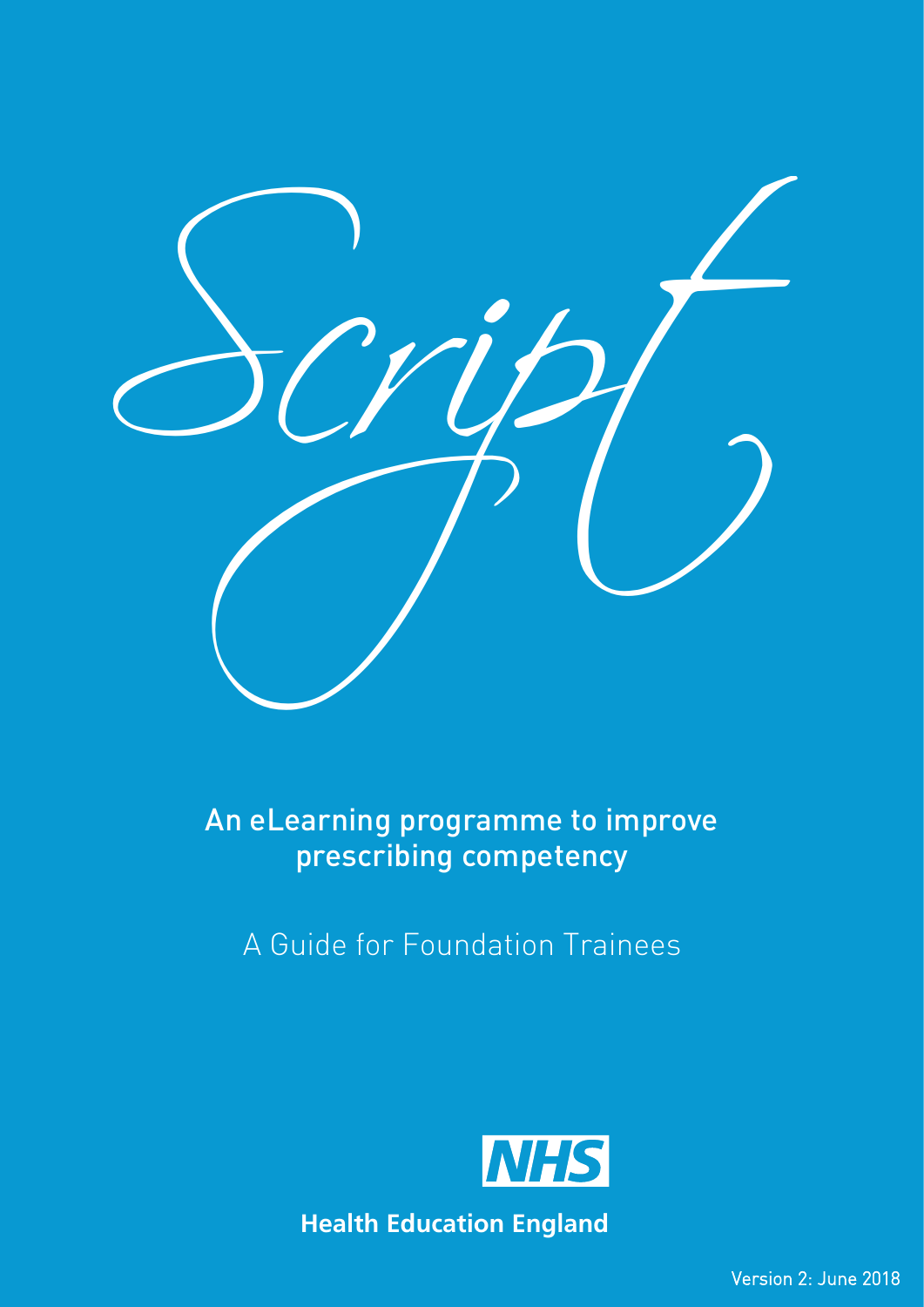## **CONTENTS**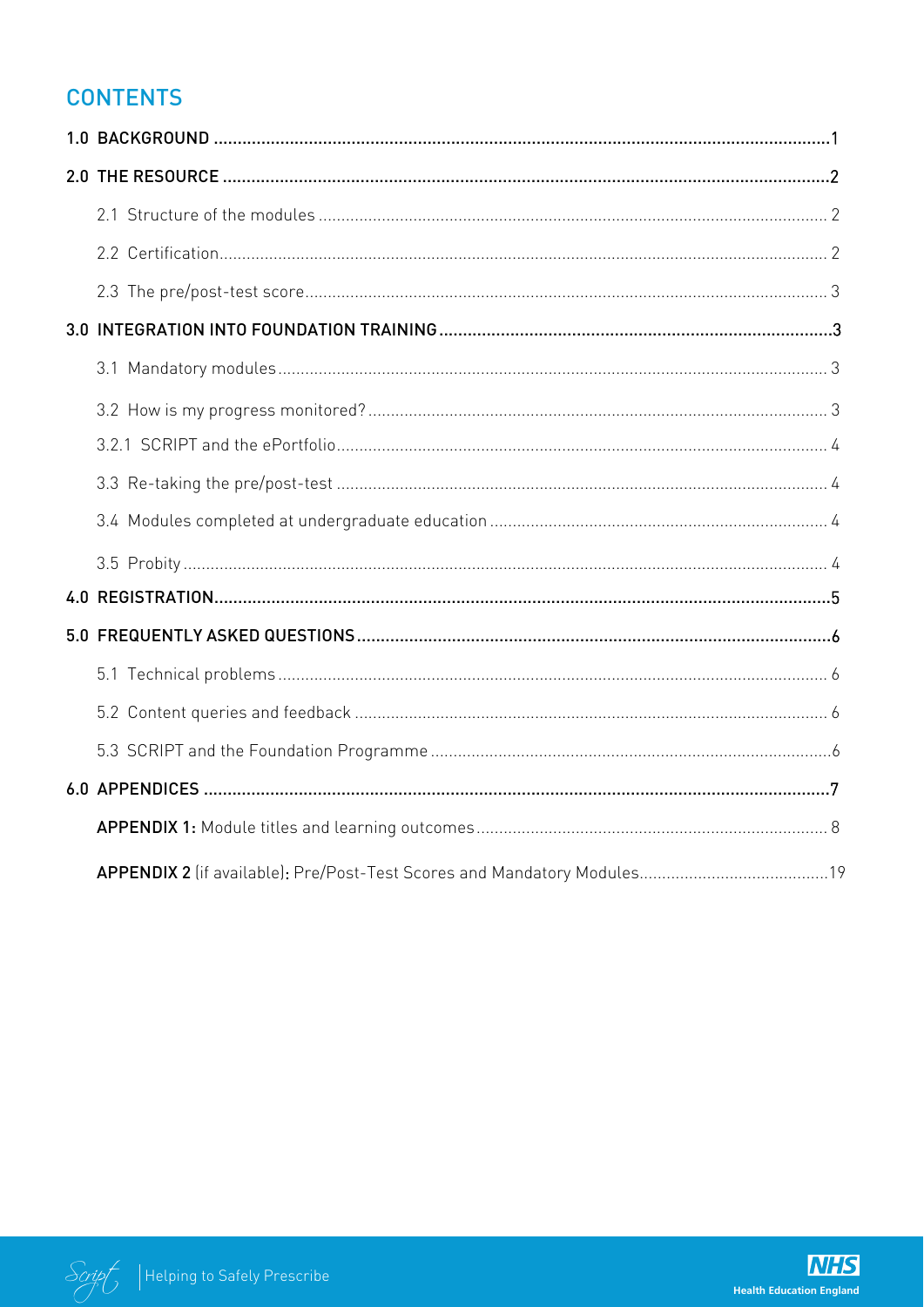# 1.0 BACKGROUND

It is estimated that one in ten patients is harmed while receiving hospital care. Medication errors can be defined as "a failure in the treatment process that leads to, or has the potential to lead to, harm to the patient"<sup>1</sup>. Medication prescribing errors are those that have specifically occurred during the prescribing process, where there is a failure to order the right drug at the right dose at the right frequency for the right patient. In the UK, medication errors account for 10–20% of all adverse events in the National Health Service (NHS) and preventable harm from medicines is estimated to cost more than £750 million each year. A quarter of litigation claims in the NHS also stem from such errors.

In the UK, the majority of prescribing in hospitals is undertaken by Foundation trainee doctors in the first and second year of foundation training. Given the rate of errors, in 2009 the General Medical Council (GMC) commissioned a study to determine the causes of prescribing errors made by Foundation trainee doctors with the aim that this could inform evidence-based recommendations to improve patient safety and define a future research agenda. The EQUIP study<sup>2</sup> found that the rate of error varied depending on the grade of the doctor, but that year one and year two trainee doctors prescribed with an error rate of approximately 8% and 10% respectively. The findings of this study highlighted serious weaknesses in existing educational approaches, indicating that many newly qualified doctors are poorly prepared for prescribing. The authors found that poor prescribing was widespread and results in the underuse of effective medicines, avoidable adverse drug reactions, and medication errors. The study made three key recommendations:

- Education in practical prescribing should be part of foundation year one education.
- Foundation trainee doctors should be given explicit feedback regarding their prescribing practice during foundation education.
- •Help-seeking and feedback-seeking behaviours should be encouraged in workplace education and appraisal.

As a result of the EQUIP study, in 2010 Health Education West Midlands (then the Strategic Health Authority) commissioned the Universities of Birmingham, Warwick and Aston to develop an online eLearning programme to improve the prescribing competency of trainee doctors. The overall aims of the project were to:

- Encourage safe, effective, and rational prescribing by developing learning modules that reflect current prescribing practice in the NHS.
- Improve the prescribing knowledge and skills of newly qualified doctors during the formative years of their professional development, in order to reduce medication errors and improve patient safety.

SCRIPT (Standardised Computerised Revalidation Instrument for Prescribing and Therapeutics) was created in 2011 by a team of clinical pharmacists and clinical pharmacologists working in both education and healthcare.

<sup>1</sup> Ferner RE, Aronson JK. Clarification of Terminology in Medication Errors: Definitions and Classification. Drug Safety. 2006;29(11):1011-22. 2 Dornan T, Ashcroft D, Heathfield H, Lewis P, Taylor D, Tully MP, et al. An in depth investigation into causes of prescribing errors by foundation trainees in relation to their medical education. EQUIP study. 2009; Available from: http://www.gmc-uk.org/about/research/research commissioned\_4.asp.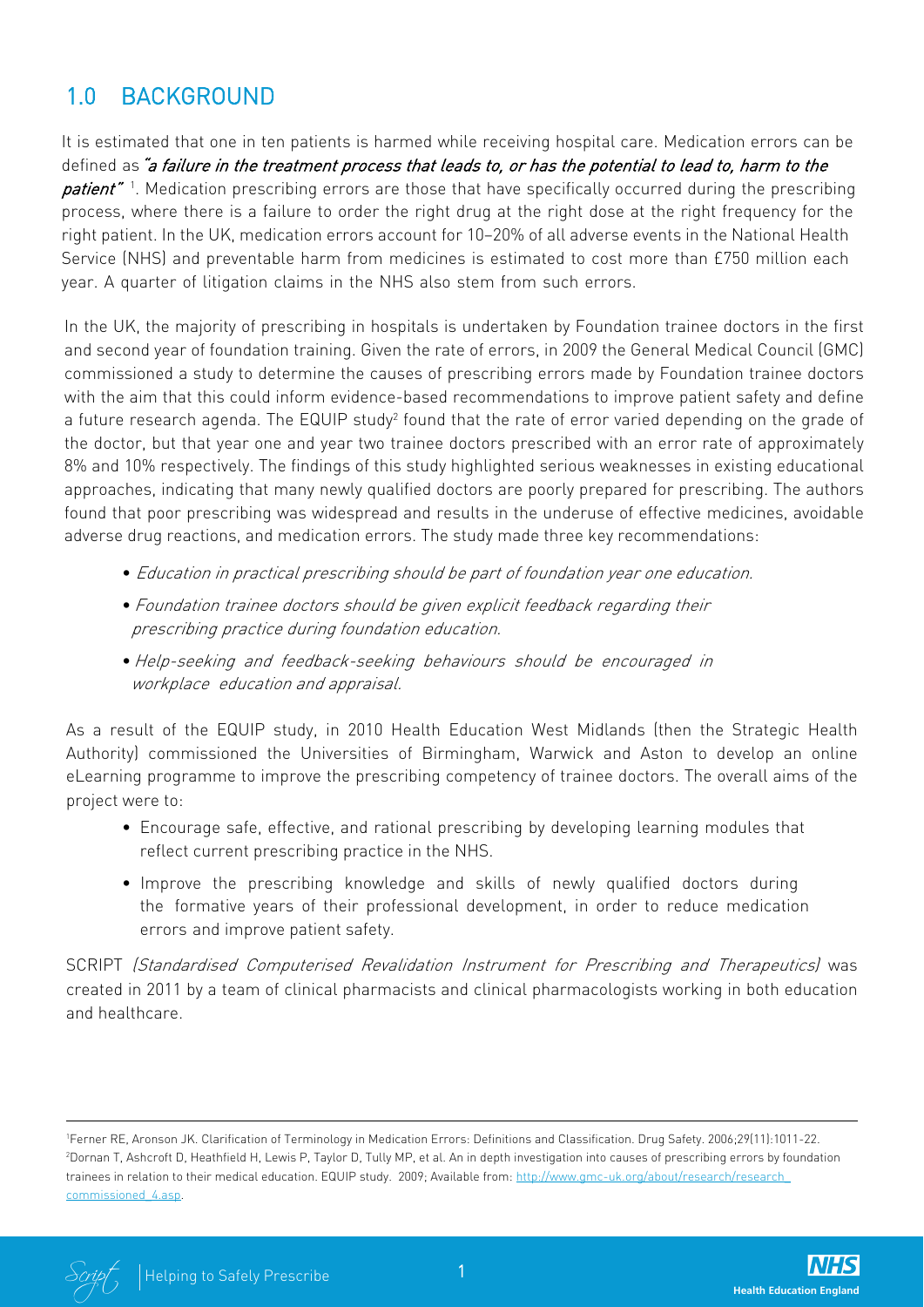# 2.0 THE RESOURCE

The programme comprises 47 web-based eLearning modules relating to prescribing and therapeutics across a wide range of subject areas (Appendix 1). All modules have been authored by specialist healthcare professionals and externally peer reviewed to ensure accuracy and relevance to practice.

The 47 modules are divided into seven categories:

- Principles of Prescribing
- Prescribing in Medical Emergencies
- Managing the Risks of Prescribing
- Prescribing in Special Circumstances
- Therapeutic Groups
- Clinical Governance
- Advanced Prescribing

The learning outcomes for the modules are based on the outcomes (i.e. 'foundation professional capabilities') and descriptors outlined in the Foundation Programme Curriculum<sup>3</sup>, particularly those stated in Syllabus Section 3 Prescribes safely.

#### 2.1 Structure of the modules

Each module has the same core components, commencing with a pre-test of 10 questions designed to allow you to determine your baseline knowledge on the subject area. You will be given a score out of 10 at the end of the test, but will not be provided with feedback at this stage. The learning starts with a brief session overview and recommendations for any reading that may facilitate progress through the module ('Pre-requisites') and learning outcomes.

The learning commences with a Case Vignette, which introduces some key concepts covered in the module content. In-module activities are included throughout the modules to discuss complex patient scenarios and embed learning.

At the end of the module, you will sit a post-test of the same 10 questions presented in the pre-test. These will be asked in a random order and as the resource develops, the post-test questions may be different for some modules. In order for the post-test to be activated you must have viewed all content in each module. Guidance on this is given in the 'Post-test' page in the Summary section of each module.

## 2.2 Certification

Upon completion of the module, a certificate will be made available as a PDF stating:

- Your name
- The module title
- The learning outcomes of the module
- The date and time the certificate was generated



<sup>3</sup> The Foundation Programme. Curriculum and assessment. Available online at http://www.foundationprogramme.nhs.uk/pages/home/training-and-assessment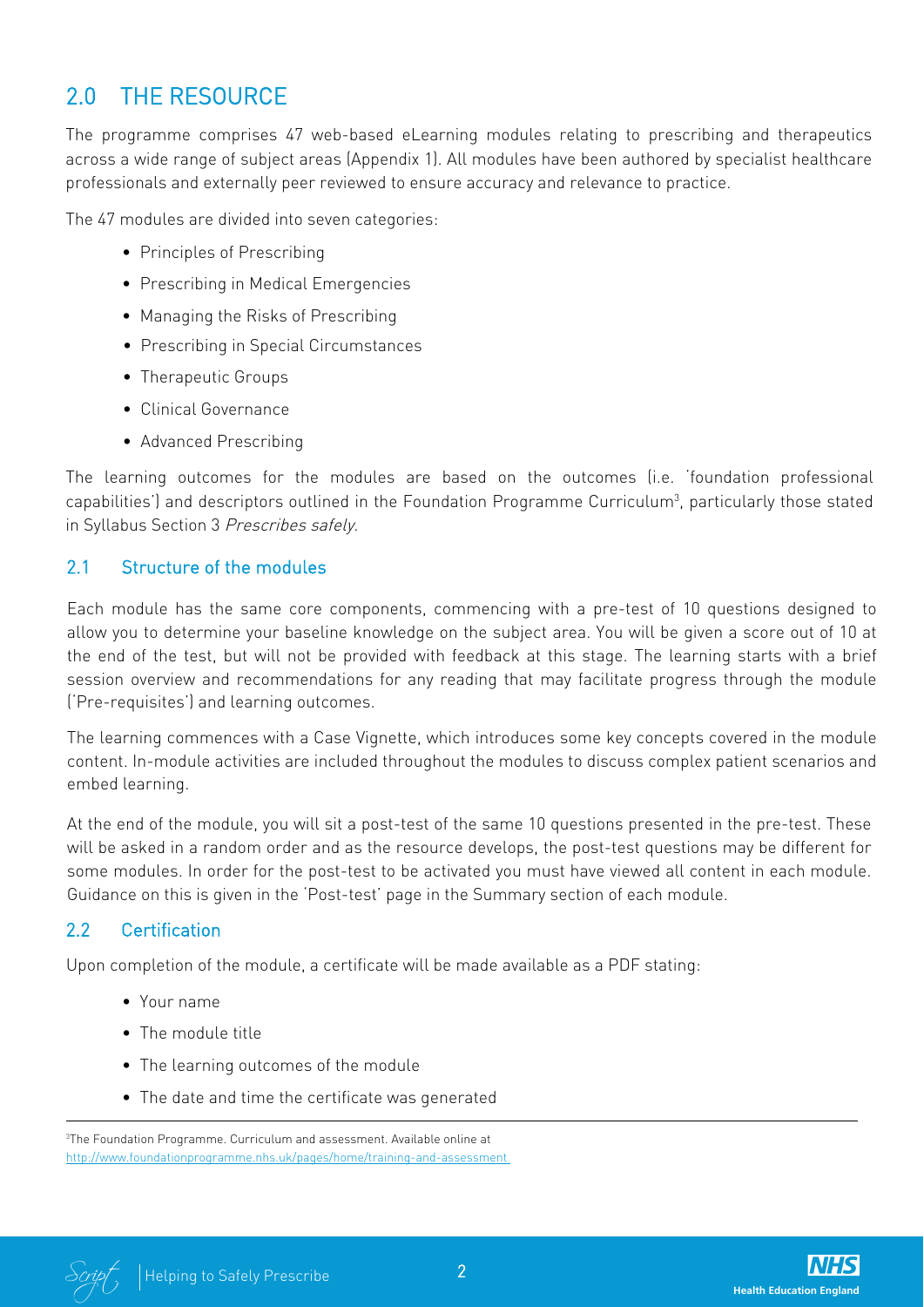## 2.3 The pre/post-test score

The pre/post-test is intended to help you determine your baseline knowledge on the module subject and be a measure of knowledge acquisition. It also adds an element of interactivity. The questions have not been reviewed by an examination board.

Your local Deanery has decided if a pass mark has been assigned to the modules and whether your posttest score is generated onto your module certificate. This information is outlined in Appendix 2 if your region has requested a bespoke guide from the SCRIPT team, if not please contact your local deanery for requirements in your region. However, whether or not a pass mark has been set, your progress through the modules may be monitored by your clinical tutors, and consistent low scores throughout may call for modules to be re-set and for the test to be re-taken (see section 3.3, Integration into Foundation Training).

## 3.0 INTEGRATION INTO FOUNDATION TRAINING

#### 3.1 Mandatory modules

Some regions of Health Education England mandate that trainees complete specific modules in their F1 and F2 years. This information is outlined in Appendix 2 if your region has requested a bespoke guide from the SCRIPT team. The guide will show the title of the module, the pass mark and the time period over which these should be completed. We recommend that modules are completed gradually over the year, with two to three modules per month. Tutors will monitor that this is being adhered to and that you are not completing modules in bulk prior to review meetings.

You are provided with three hours of protected study time during your working week. Some of this time may be allocated by postgraduate centres in order to complete SCRIPT modules. Please note that this practice may not be consistent across the country. We are working hard to encourage centres to allow some time to be allocated for this, reducing the time you need to spend on these outside of work. Unfortunately we cannot control local implementation, merely advise.

## 3.2 How is my progress monitored?

SCRIPT eLearning has a dedicated management site that is accessed by clinical tutors and postgraduate centre managers to monitor the progress of their Trust trainees through the mandatory modules. This serves two purposes:

- 1. We can ensure that you are taking steps to develop your prescribing knowledge in postgraduate education
- 2. We can encourage discussion about prescribing in workplace education and during your appraisals

The 'managers' will see the following information about your progress:

- When you have completed the modules (day of week and time of day)
- How long you spent on the learning
- Your pre- and post-test scores

In regions where modules are mandated, the management site will be used prior to Annual Review of Competence Progression (ARCP) to sign-off that mandated modules have been completed.

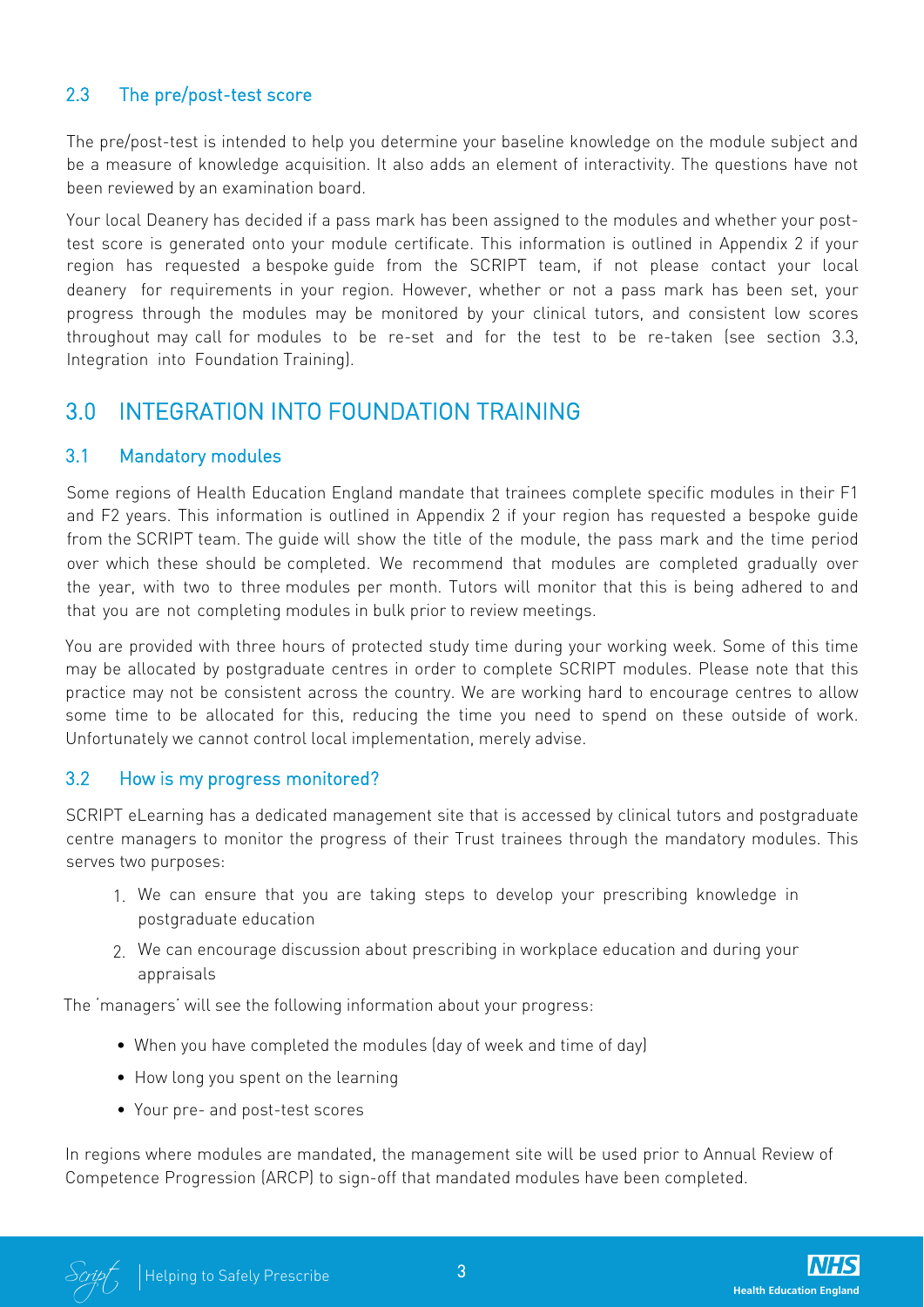### 3.2.1 SCRIPT and the ePortfolio

We strongly recommend that you save your certificates and upload these to your ePortfolio as evidence of module completion. These may be assessed during the progress review meetings, in addition to the information gathered from the management site.

#### 3.3 Re-taking the pre/post-test

Clinical tutors monitoring your progress through the learning can re-set the module and request that you re-take the test. This is a local decision and one that should be taken in discussion with both yourself and your tutor. In addition, you can also re-set the module yourself.

#### 3.4 Modules completed at undergraduate education

SCRIPT eLearning is now being used in some academic institutions (e.g. the University of Birmingham). Therefore you may have completed some modules during your degree, for example, in preparation for the Prescribing Safety Assessment. If you have completed any mandated modules within 12 months of starting your F1, these can be used to fulfil the Foundation requirements. However, your clinical tutor or postgraduate centre manager will need evidence of the module(s) being completed, so upload any certificates to your ePortfolio.

### 3.5 Probity

Probity is at the heart of medical professionalism. Probity means being honest and trustworthy and acting with integrity. The GMC Good Clinical Practice states: "You must always be honest about your experience, qualifications and current role" [Act with honesty and integrity; paragraph 66]<sup>4</sup>.

Since SCRIPT was introduced into training in 2010, we have monitored its use by trainees. This has been conducted for quality assurance and to ensure that trainees are using the resource as intended. Importantly, our research has informed how we integrate the learning into postgraduate education<sup>5,6</sup>. At the beginning of each module, you are reminded about the above statement of probity from the GMC. This is because we have found evidence of dishonest behaviours to work around mandated modules in order to progress through the ARCP. These include for example fraudulently creating certificates for modules that have not been completed, completing multiple modules simultaneously by opening a number of tabs on the computer, and rushing through modules in under 10 minutes (the average time to complete a module is 30 minutes). These behaviours can now be identified from the management site and can be seen by clinical tutors.

We would like to remind you of the standards set out by the GMC.

<sup>4</sup>General Medical Council (2013). Good Medical Practice. Available online at http://www.gmc-uk.org/guidance/index.asp

<sup>5</sup>Brooks, H. L., Pontefract, S. K., Hodson, J., et al. (2016) An evaluation of UK foundation trainee doctors' learning behaviours in a technology-enhanced

learning environment. BMC Medical Education, 16: 133.

<sup>6</sup>Brooks, H. L., Pontefract, S. K., Vallance, H. K., et al. (2016) Perceptions and Impact of Mandatory eLearning for Foundation Trainee Doctors: A Qualitative Evaluation. PLoS ONE, 11 (12): e0168558.

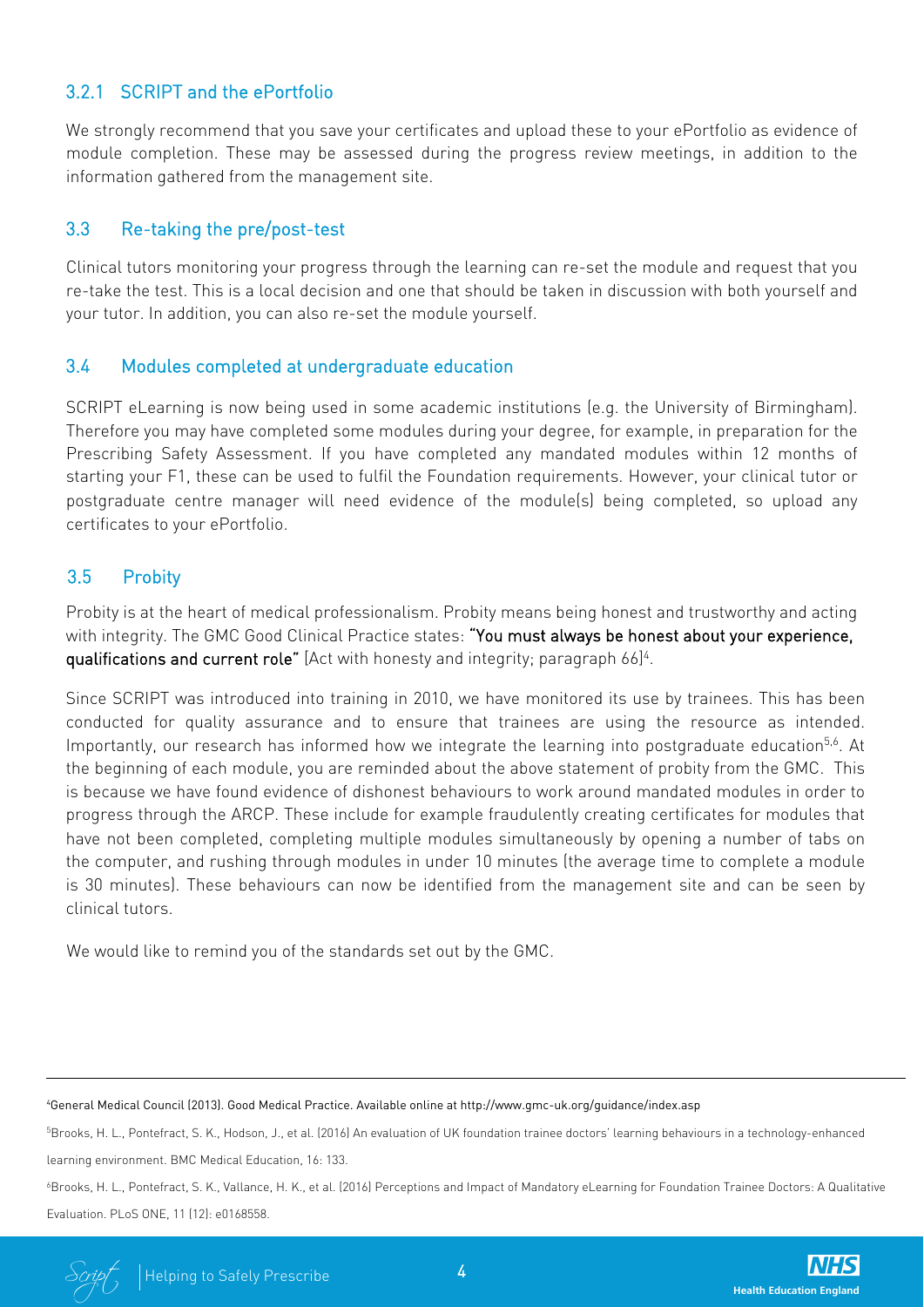## 4.0 REGISTRATION

- 1. Go to www.safeprescriber.org, and select 'Medicine & Surgery'.
- 2. Click 'Sign up', then under member select 'Sign up' again.
- 3. Select your 'Foundation School', then under 'Register' enter your email address and click 'Get started'
- 4. During registration, you will be asked to provide the following information:
	- i. Name
	- ii. Email address
	- iii. Telephone Number
	- iv. Profession
	- v. Professional Number (i.e. GMC number)
	- vi. Start Year (i.e the year you started Foundation training)
	- vii. NHS Trust
	- viii. Foundation School
	- ix. Password
- 5. When you have entered your details, you will need to agree to the terms and conditions.
- 6. You will receive an email confirming your registration. When this is complete, you can login and access all the modules.
- When you have completed a module, a certificate will be made available which you can 7. upload to your ePortfolio.

Your registration information is not shared with a third party and is maintained on a secure server.

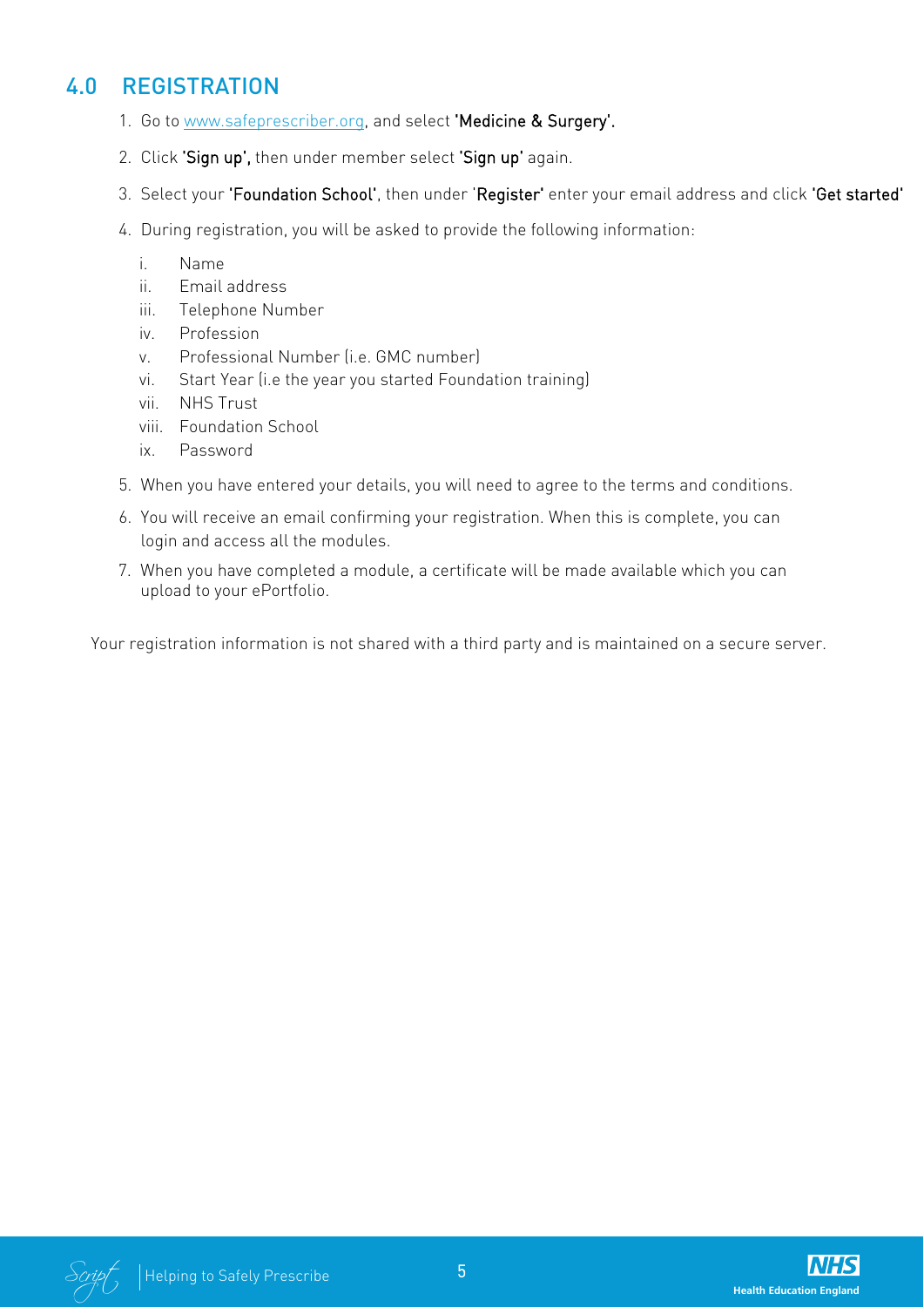# 5.0 FREQUENTLY ASKED QUESTIONS

## 5.1 Technical problems

#### What do I do if I have forgotten my password?

On the login page, click to indicate you have forgotten your password. Enter your email address and click submit. You will receive an email that contains a link to change your password.

#### What do I do if I have forgotten the email address I registered with?

Email us at info@safeprescriber.org or click 'Feedback' in the bottom right hand corner of the homepage. The technical team will respond accordingly.

## 5.2 Content queries and feedback

#### Who do I contact if I spot an error on the site?

Email us at info@safeprescriber.org or click 'Feedback' in the bottom right hand corner of the homepage. The editorial team will review your query and respond accordingly.

## 5.3 SCRIPT and the Foundation Programme

#### What are the requirements for module completion in my region?

Each region decides locally which (if any) modules you are required to complete. This information is outlined in Appendix 2 if your region has requested a bespoke guide from the SCRIPT team.

#### How do I know which modules are mandated?

Mandated modules are highlighted with a white flag on your learner view. These will also be listed in Appendix 2 if your region has requested this from the SCRIPT team.

#### How long do the modules take to complete?

Each module takes an average of 30 minutes to complete.

#### Is there a pass mark for the post-test?

Your local Deanery has decided whether a pass mark has been assigned to the modules.

#### What should I do if I have completed some or all of the F1 mandated at undergraduate?

If you have completed any mandated modules within 12 months of starting your F1, these can be used to fulfil the Foundation requirements. However, your clinical tutor or postgraduate centre manager will need evidence of the module(s) being completed, so upload any certificates to your ePortfolio.

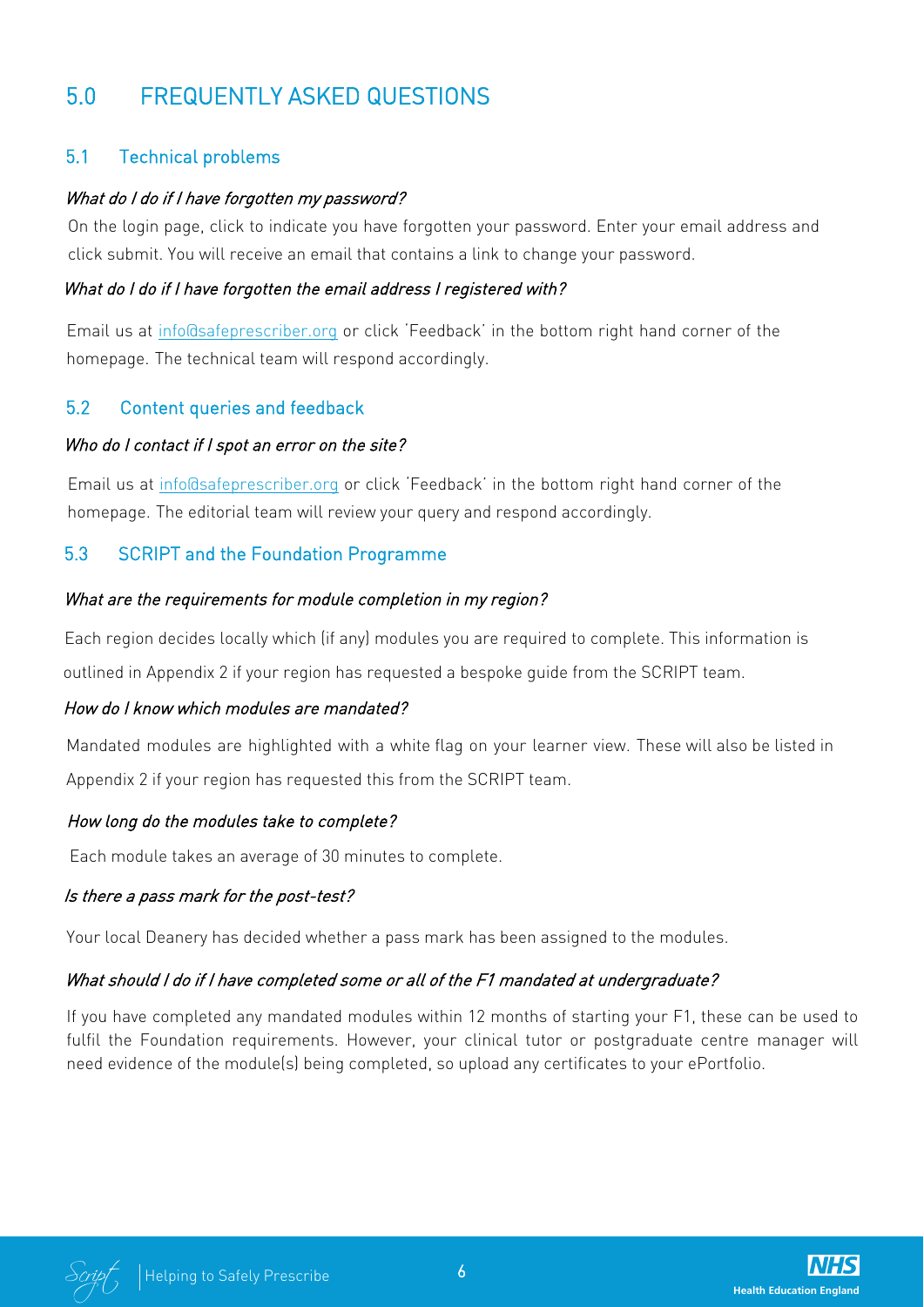#### How do I get the module certificate?

A certificate is generated upon completion of all elements of the module. This includes the pre- and post-test. This certficate will always be available on your profile to download.

#### What should I do with the certificates?

Once you have downloaded a certificate, it is important that you save this and upload it to your ePortfolio. This will be used by your clinical tutor to monitor progress through.

## 6.0 APPENDICES

APPENDIX 1: Module titles and learning outcomes

APPENDIX 2: Pre/post-test scores and mandatory modules (if applicable)

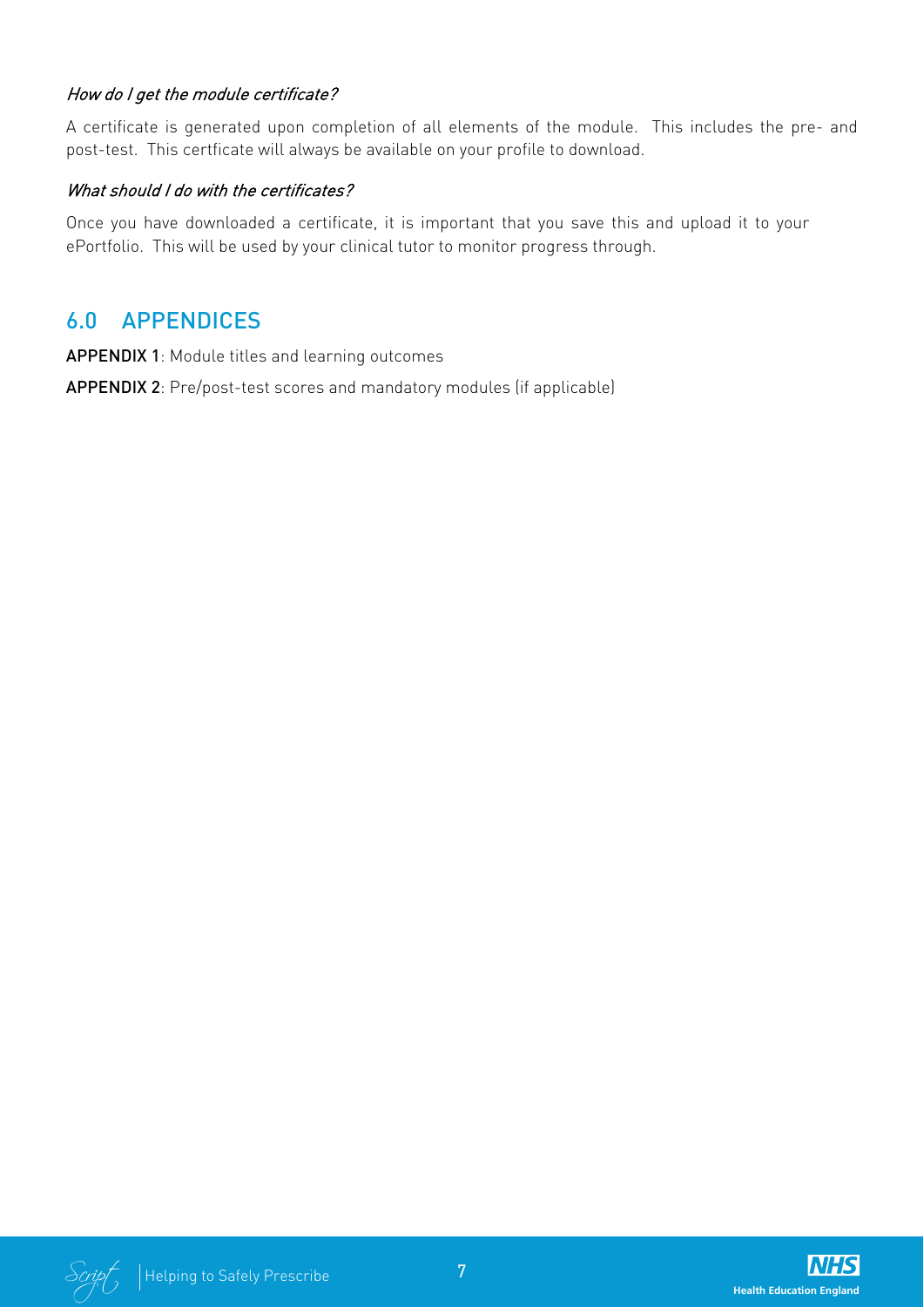| Category                                                        | <b>The Principles of Prescribing</b>                                                                                                                                                                                                                                                                                                                                                                                                                                                                                                                                                                                                                                                                                                                                                          |
|-----------------------------------------------------------------|-----------------------------------------------------------------------------------------------------------------------------------------------------------------------------------------------------------------------------------------------------------------------------------------------------------------------------------------------------------------------------------------------------------------------------------------------------------------------------------------------------------------------------------------------------------------------------------------------------------------------------------------------------------------------------------------------------------------------------------------------------------------------------------------------|
| <b>Module Title</b>                                             | <b>Learning Outcomes</b>                                                                                                                                                                                                                                                                                                                                                                                                                                                                                                                                                                                                                                                                                                                                                                      |
| Prescription<br>Documentation                                   | At the end of this module, and with reference to 'The Ten Principles of Good Prescribing' (accessible<br>via the British Pharmacological Society website: www.bps.ac.uk), you should be able to:<br>. Describe the legal aspects of prescribing, including the prescribing of drugs subject to control<br>under the Misuse of Drugs Act 1971.<br>• List the different types of prescription documentation available in both primary and secondary<br>care.<br>• Explain unlicensed and off-label prescribing and the role of any applicable good practice<br>quidelines.<br>. Describe the standards expected of both hand-written and computer-generated prescriptions.<br>· Discuss the importance of prescribing within the limits, knowledge, skills and experience of<br>the prescriber. |
| Prescribing<br>and<br>Therapeutics<br>in Foundation<br>Training | By the end of the session, you should have an understanding of:<br>· Discuss the Foundation Programme Curriculum outcomes (i.e. 'foundation professional<br>capabilities') and descriptors relating to safe prescribing.<br>• Describe the key aspects of the General Medical Council's (GMC) guidance on 'Good practice in<br>prescribing and managing medicines and devices'.<br>. List the restrictions relating to the prescribing of medicines at Foundation level.                                                                                                                                                                                                                                                                                                                      |
| Fundamentals<br>of<br>Pharmacology                              | At the end of this module, you should be able to:<br>• Define the following terms: agonist, antagonist, partial agonist, and allosteric modulator.<br>• Define, and explain the differences between affinity, efficacy and potency.<br>. Be able to understand and use graphical methods to relate dose and response.<br>• Define up-regulation and down-regulation of receptors and using examples, explain how this<br>can affect the response to drugs or alter physiological behaviour.<br>. Define, using key examples, how drugs can act on different types of chemically sensitive sites,<br>including: G-protein coupled receptors, ion channels, nuclear receptors, carrier molecules,<br>and enzymes.                                                                               |
| Taking a Safe<br>and Effective<br>Drug History                  | At the end of this module, you should be able to:<br>. Describe the information needed to complete a safe and effective drug history.<br>. Describe the different information sources available when obtaining or confirming a drug<br>history, and their limitations.<br>• Be able to overcome difficulties in eliciting a drug history.<br>. Identify non-adherence and the impact this can have on the drug treatments prescribed.<br>. Understand what is meant by Medicines Reconciliation, and their role and responsibility in this<br>process.<br>. Understand the importance of effective communication at the transfer of patient care.                                                                                                                                             |
| Adherence<br>and<br>Concordance                                 | At the end of this module, you should be able to:<br>• Understand medicines adherence and discuss the importance of informed choice and shared<br>decision-making in optimising the safe and effective use of medicines.<br>• Define adherence and how this differs to compliance in relation to drug treatment.<br>. Discuss the influences that affect patient adherence to medicines.<br>• Describe interventions to actively support adherence to medicines and treatment regimens.<br>. Discuss the implications of non-adherence to both the patient and the National Health Service<br>(NHS).                                                                                                                                                                                          |

# APPENDIX 1: Module titles and learning outcomes

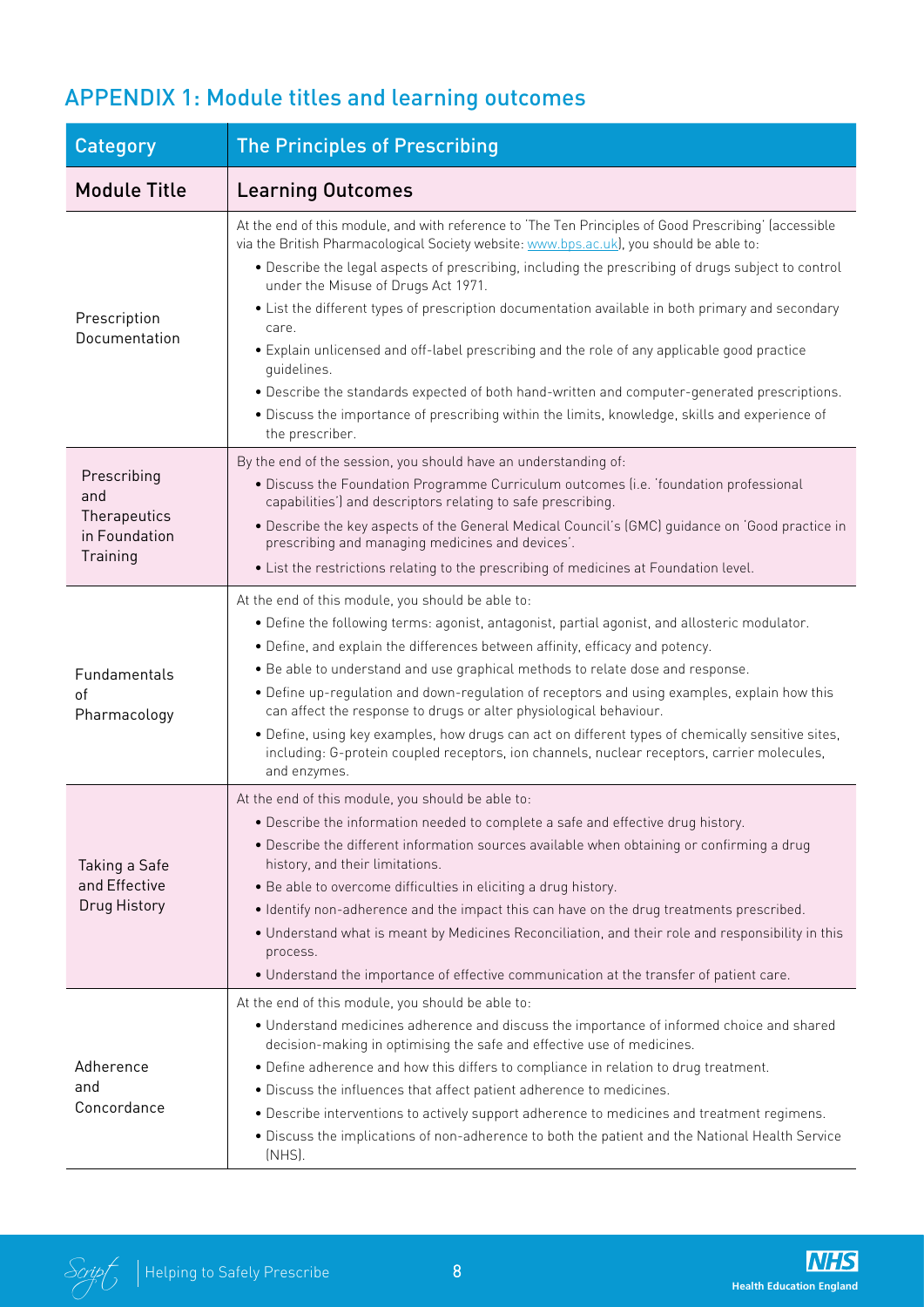| Category                             | <b>The Principles of Prescribing</b>                                                                                                                                                                                                                                                                                                                                                                                                                                                                                                                                                                                                                                                                                                                                                                     |
|--------------------------------------|----------------------------------------------------------------------------------------------------------------------------------------------------------------------------------------------------------------------------------------------------------------------------------------------------------------------------------------------------------------------------------------------------------------------------------------------------------------------------------------------------------------------------------------------------------------------------------------------------------------------------------------------------------------------------------------------------------------------------------------------------------------------------------------------------------|
| <b>Module Title</b>                  | <b>Learning Outcomes</b>                                                                                                                                                                                                                                                                                                                                                                                                                                                                                                                                                                                                                                                                                                                                                                                 |
| <b>Clinical Kinetics</b>             | At the end of this module, you should be able to:<br>Know the different routes of drug administration.<br>Know how a change in route can influence pharmacokinetic parameters.<br>Define 'bioavailability', 'volume of distribution', 'half-life', and 'clearance', and the factors that<br>can affect these.<br>Using graphical representation, discuss simple models of pharmacokinetics.<br>. Discuss the main processes of drug metabolism in the body and the factors affecting it.<br>" Relate the pharmacokinetics of a drug to the adjustments in dose, frequency and choice of<br>formulation.                                                                                                                                                                                                  |
| Dosing and<br>Calculation            | At the end of this module, you should be able to:<br>. Describe the different dose units and their equivalencies (e.g. milligrams and grams).<br>• Demonstrate the different ways a dose may need to be calculated, including those based on<br>Actual Body Weight (ABW), Ideal Body Weight (IBW) and Body Surface Area (BSA).<br>" Understand the dose adjustments that may be required in hepatic or renal dysfunction.<br>• Calculate complex dose regimens and intravenous infusions.<br>" Understand the importance of a second-check when undertaking dose calculations.<br>Apply simple mathematics to day to day prescribing scenarios.                                                                                                                                                          |
| Formulation<br>and<br>Administration | At the end of this module, you should be able to:<br>" Describe how different formulations of a drug can differ in their pharmacokinetic properties<br>and how this can affect dosing.<br>Understand which route or formulation should be prescribed to achieve an optimum<br>therapeutic response and avoid harm.<br>• Describe how formulation change can help patients take their medicines and appreciate the<br>value of sharing decisions with the patient when choosing suitable formulations.<br>• Understand how the timing of administration can be crucial for therapeutic response<br>and safety.<br>• Describe the factors that should be considered when prescribing and administering<br>unlicensed medicines.<br>• Describe the relevance of consent in relation to drug administration. |
| Prescribing<br>in Infection          | At the end of this module, you should be able to:<br>· Describe the different classes of antibacterials available and their site of action on a<br>microorganism.<br>· Describe how bacteria can be resistant to antibacterials.<br>" Explain why certain antimicrobials might be restricted in a Trust, and how access to them<br>could be obtained.<br>Know where to look for guidelines on treating infections and why adherence is important.                                                                                                                                                                                                                                                                                                                                                        |
| Utilising the<br>BNF(C)              | At the end of this module, you should be able to:<br>Describe the basic layout and structure of the BNF and BNFC.<br>Navigate the smartphone mobile app, online and printed book versions.<br>Describe the information contained within the General Guidance section.<br>Find and accurately interpret the dose, route, frequency and indication for a given medicine.<br>Find information on the licensed status of a medicine.<br>Find information about the different formulations available for a medicine, and identify<br>excipients contained within these.<br>Find instructions on the administration of medicines given via intravenous infusions.<br>Describe the information available in the appendices and indices of the BNF and BNFC.                                                     |

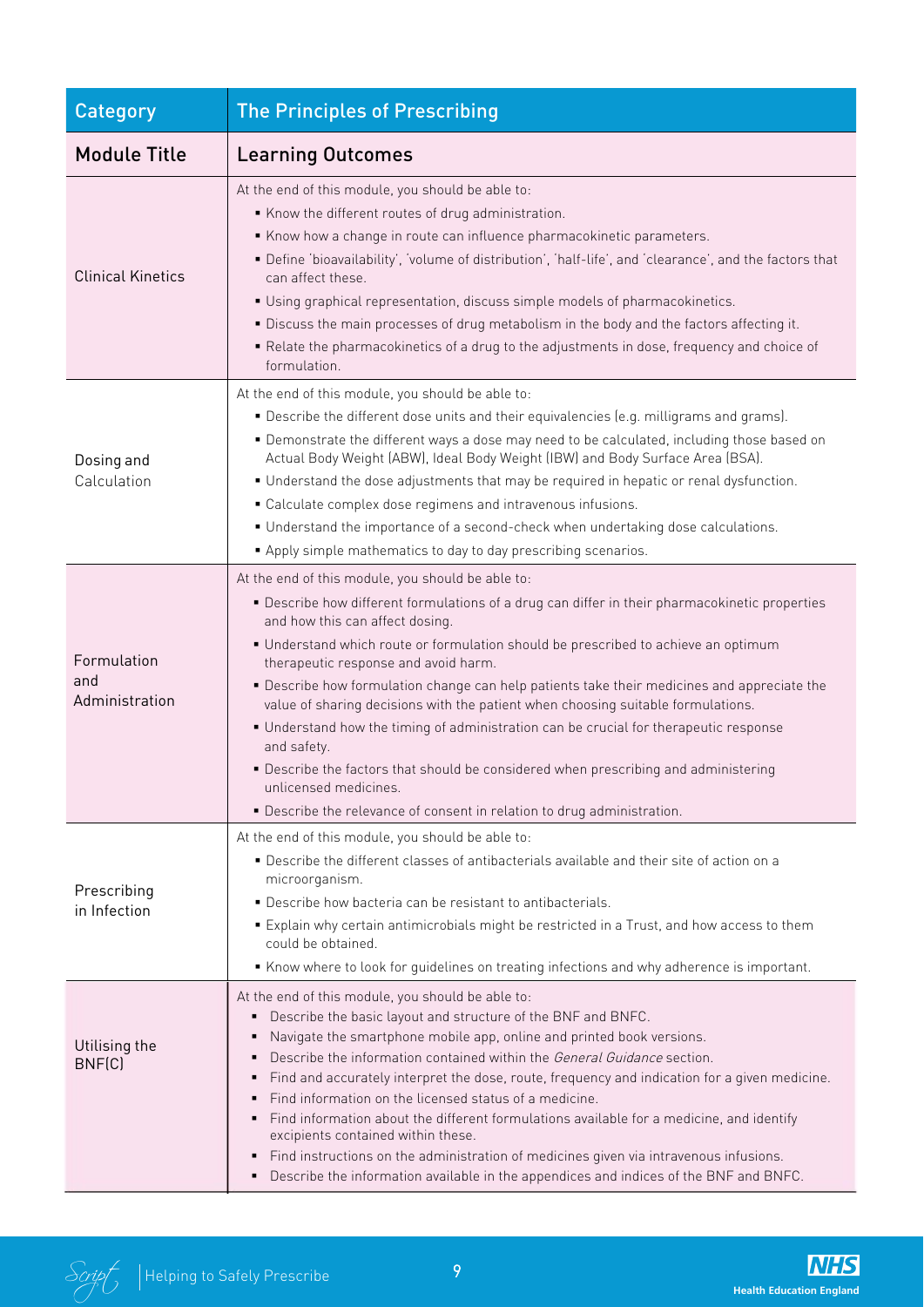| Category                        | <b>Prescribing in Medical Emergencies</b>                                                                                                                                                                                                                                                                                                                                                                                                                                                                                                                                                                                                                                                                                                                                                                         |
|---------------------------------|-------------------------------------------------------------------------------------------------------------------------------------------------------------------------------------------------------------------------------------------------------------------------------------------------------------------------------------------------------------------------------------------------------------------------------------------------------------------------------------------------------------------------------------------------------------------------------------------------------------------------------------------------------------------------------------------------------------------------------------------------------------------------------------------------------------------|
| <b>Module Title</b>             | <b>Learning Outcomes</b>                                                                                                                                                                                                                                                                                                                                                                                                                                                                                                                                                                                                                                                                                                                                                                                          |
| Drug Allergy and<br>Anaphylaxis | At the end of this module, you should be able to:<br>. Take an accurate history of any previous reactions to drugs, medicinal and related products<br>and non-drug allergies.<br>• Examine a drug chart, and decide which drugs might pose a risk to the patient in light of<br>known allergies.<br>. Recognise the signs and symptoms of allergic reactions to drugs.<br>. Distinguish allergic reactions from other adverse drug reactions.<br>• Manage acute allergic reactions to drugs.<br>• Arrange appropriate follow up in cases of suspected drug reactions.                                                                                                                                                                                                                                             |
| Poisoning                       | At the end of this module, you should be able to:<br>. Describe the risks associated with taking specific drugs in overdose.<br>• Manage a patient presenting with poisoning.<br>• Describe the role of the National Poisons Information Service (NPIS).<br>. Describe the information available on TOXBASE and how to access this.                                                                                                                                                                                                                                                                                                                                                                                                                                                                               |
| Cardiac Arrest                  | At the end of this module, you should be able to:<br>. Explain the steps involved in the management of an adult in cardiac arrest.<br>. Recall the reversible causes of cardiac arrest.<br>. Describe the modifications to practice when resuscitating a pregnant woman.<br>• Manage the care of patients post-resuscitation.                                                                                                                                                                                                                                                                                                                                                                                                                                                                                     |
| Fluids                          | At the end of this module, you should be able to:<br>. Describe the signs and symptoms of hypovolaemia and hypervolaemia.<br>· Calculate fluid loss, gains and requirements.<br>· Calculate electrolyte requirements.<br>• Explain the difference between crystalloid and colloid fluid replacement therapy and when<br>each might be appropriate for use.<br>. Monitor fluid replacement therapy effectively to avoid adverse effects and achieve<br>optimal response.                                                                                                                                                                                                                                                                                                                                           |
| <b>Diabetic</b><br>Emergencies  | At the end of this module, you should be able to:<br>· Manage hypoglycaemia in a conscious, semi- or unconscious patient.<br>• Take appropriate samples for unexplained episodes of hypoglycaemia.<br>• Describe the characteristic features of Diabetic Ketoacidosis (DKA).<br>• Initiate appropriate fluid replacement and a fixed rate intravenous insulin infusion for<br>a patient with DKA.<br>• Effectively monitor a patient with DKA and know when to request senior review.<br>. Identify and treat any precipitating factors for an episode of DKA.<br>• Distinguish between DKA and Hyperosmolar Hyperglycaemic State (HHS).<br>• Describe the characteristic features of HHS.<br>. Describe the principles of treatment of HHS and initiate immediate management.                                    |
| Sepsis                          | At the end of this module, you should be able to:<br>. By the end of the module, the trainee should have an understanding of Discuss the spectrum of<br>infection and continuum of sepsis.<br>. Know where to find and how to use tools to help you to recognise the acutely ill patient with<br>sepsis.<br>• List situations where patients may not manifest the traditional signs and symptoms of sepsis.<br>. Discuss the factors to consider when prescribing for the septic patient.<br>• List the six elements of the Sepsis Six® Care bundle and the time frame in which these should<br>be administered.<br>. Discuss good antimicrobial stewardship relating to the management of sepsis.<br>. Discuss the ongoing management of the patient with sepsis, including the importance of source<br>control. |

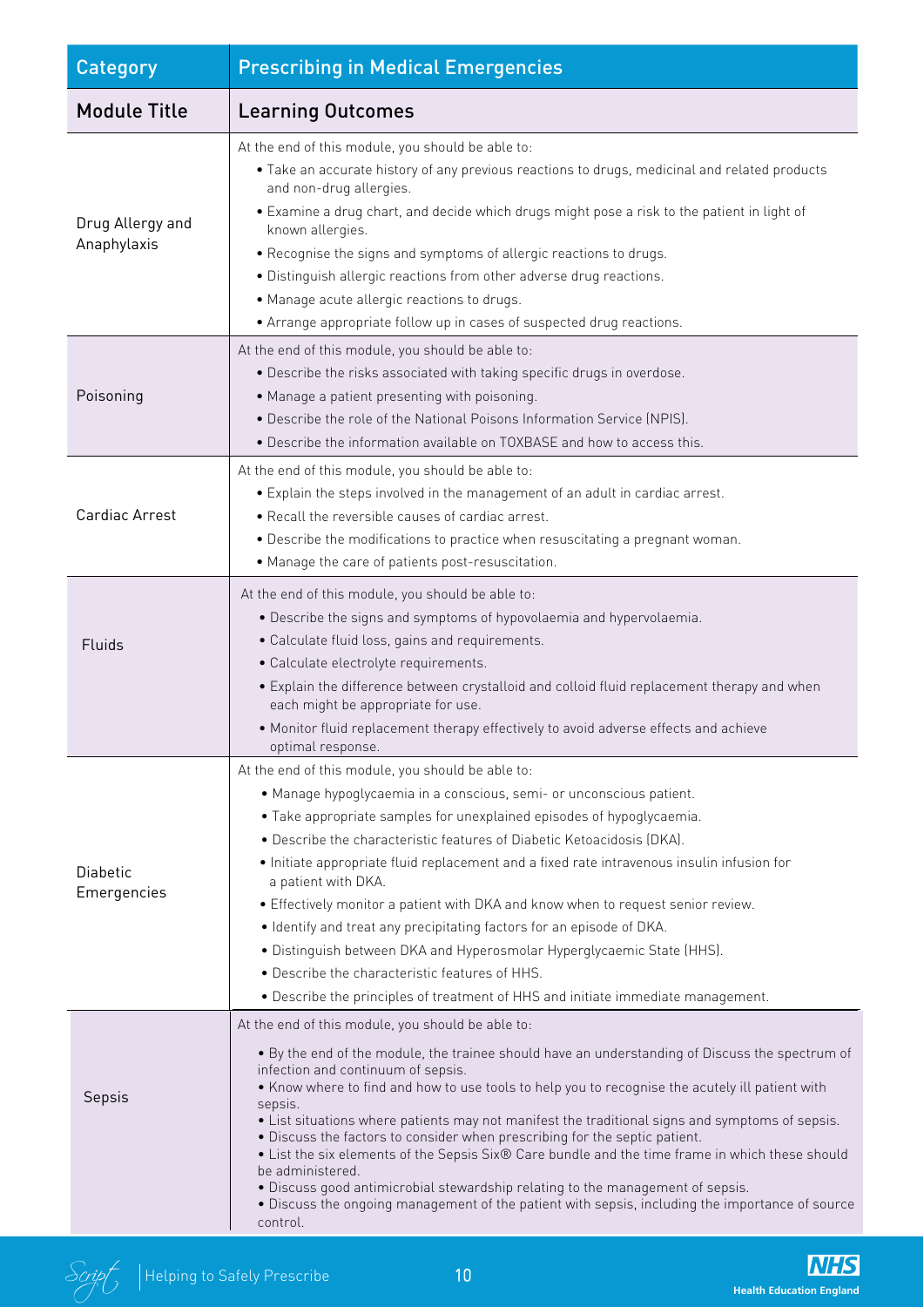| Category                   | <b>Managing the Risks of Prescribing</b>                                                                                                                                                                                                                                                                                                                                                                                                                                                                                                                                                                                                                                                                                                                                                           |
|----------------------------|----------------------------------------------------------------------------------------------------------------------------------------------------------------------------------------------------------------------------------------------------------------------------------------------------------------------------------------------------------------------------------------------------------------------------------------------------------------------------------------------------------------------------------------------------------------------------------------------------------------------------------------------------------------------------------------------------------------------------------------------------------------------------------------------------|
| <b>Module Title</b>        | <b>Learning Outcomes</b>                                                                                                                                                                                                                                                                                                                                                                                                                                                                                                                                                                                                                                                                                                                                                                           |
| Adverse Drug<br>Reactions  | At the end of this module, you should be able to:<br>• Define an ADR and the classification of ADRs.<br>. Identify susceptibility factors that place patients at increased risk of ADRs.<br>. Discuss the concepts of pharmacovigilance and its importance for public health.<br>• Explain the role and function of the Yellow Card scheme.<br>· Identify sources of information on ADRs.                                                                                                                                                                                                                                                                                                                                                                                                          |
| <b>Medication Errors</b>   | At the end of this module, you should be able to:<br>· Define medication errors, including subtypes.<br>· Identify individual and systems factors leading to error.<br>· Describe how medication errors are reported.<br>• Describe the role and impact of electronic prescribing.                                                                                                                                                                                                                                                                                                                                                                                                                                                                                                                 |
| Monitoring<br>Drug Therapy | At the end of this module, you should be able to:<br>. Understand why it is important to monitor drug therapy.<br>• Identify the commonly prescribed drug therapies that require monitoring before, during and<br>after treatment.<br>. Understand the strategies for monitoring drug therapy, and the criteria that will determine<br>whether such a strategies will be clinically accepted.<br>. Identify common drugs that require Therapeutic Drug Monitoring (TDM) during treatment to<br>avoid sub-therapeutic plasma concentrations and toxicity.                                                                                                                                                                                                                                           |
| Drug Interactions          | At the end of this module, you should be able to:<br>• Demonstrate knowledge of potential drug-drug interactions (DDIs) mechanisms<br>(pharmacodynamic and pharmacokinetic).<br>. List patient factors that may intensify drug-drug interactions, related to age, gender,<br>metabolising enzyme profile (sometimes related to ethnicity), disease, diet, smoking and illicit<br>drug use.<br>. Describe some of the common drug interactions seen in clinical practice and strategies for<br>minimising their occurrence.<br>• Know where to find information on potential drug interactions.<br>• Highlight the importance of identifying and reporting 'suspected' drug interactions and<br>Adverse Drug Reactions (ADRs) to the Medicines and Healthcare Products Regulatory Agency<br>(MHRA). |
| <b>Toxic Tablets</b>       | At the end of this module, you should be able to:<br>. Describe the risks of drugs and how harm from the most dangerous drugs can be minimised.<br>. Discuss the general methods used to limit harm from drugs.<br>• Describe how the prescribing of dangerous drugs requires a concordant approach to therapy<br>to avoid serious harm and adverse drug reactions.<br>. Describe the role of policy and protocol in preventing serious untoward medication errors.<br>• Understand the importance of monitoring drug therapy.                                                                                                                                                                                                                                                                     |
| <b>Parenteral Poisons</b>  | At the end of this module, you should be able to:<br>. Describe the risks of drugs and how harm from the most dangerous drugs can be minimised.<br>. Discuss the general methods used to limit harm from drugs.<br>. Describe how the prescribing of dangerous drugs requires a concordant approach to therapy<br>to avoid serious harm and adverse drug reactions.<br>. Describe the role of policy and protocol in preventing serious untoward medication errors.<br>• Discuss the importance of monitoring drug therapy.                                                                                                                                                                                                                                                                        |

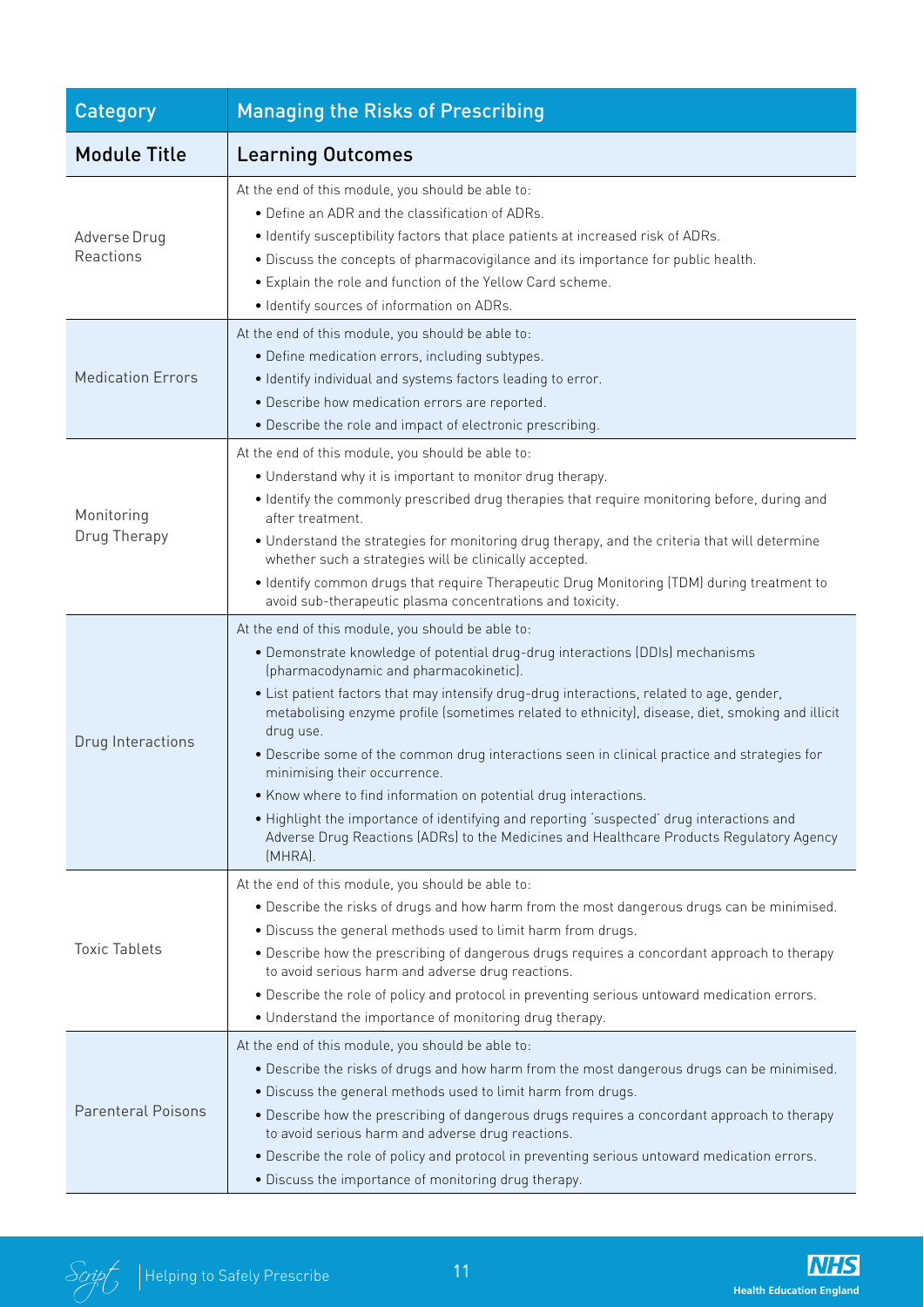| Category                                 | <b>Prescribing in Special Circumstances</b>                                                                                                                                                                                                                                                                                                                                                                                                                                                                                                                                                                                                            |
|------------------------------------------|--------------------------------------------------------------------------------------------------------------------------------------------------------------------------------------------------------------------------------------------------------------------------------------------------------------------------------------------------------------------------------------------------------------------------------------------------------------------------------------------------------------------------------------------------------------------------------------------------------------------------------------------------------|
| <b>Module Title</b>                      | <b>Learning Outcomes</b>                                                                                                                                                                                                                                                                                                                                                                                                                                                                                                                                                                                                                               |
| Perioperative<br>Prescribing             | At the end of this module, you should be able to:<br>. Describe the elements of the drug history that are important for preoperative patients.<br>• Examine a preoperative drug history, and decide which drugs to continue and/or omit.<br>. Define the drug classes where alternative treatments are required perioperatively.<br>• Explain the potential for adverse drug reactions (ADRs) and adverse drug-drug interactions in<br>the perioperative period.<br>. Describe the actions to be taken when a surgical patient is discharged with regards to prior<br>chronic therapy and new take home medicines.                                     |
| Prescribing<br>in Hepatic<br>Dysfunction | At the end of this module, you should be able to:<br>. Describe the principles of safe prescribing in patients with hepatic dysfunction.<br>• Explain the effect of disease in hepatic dysfunction when prescribing.<br>. Discuss the important adverse effects of commonly prescribed drugs on the liver.<br>. Describe the metabolism of drugs by the liver.<br>. Describe the effect of some drugs on liver metabolism.<br>· Rationalise drug treatments in hepatic dysfunction, and make dose adjustments where<br>necessary.<br>. Know where to access up-to-date and reliable information on the prescribing of drugs in<br>hepatic dysfunction. |
| Prescribing in<br>Renal Dysfunction      | At the end of this module, you should be able to:<br>• Show how impaired renal function alters the pharmacokinetics of drugs.<br>. Know how to assess renal function and the limitations of the available methods.<br>. Know which drugs and agents can be nephrotoxic and how these can cause AKI.<br>. Identify common drugs that need dose adjustment in kidney disease.<br>• Demonstrate effective management of (a) intravenous fluid therapy (b) hyperkalaemia (c)<br>antihypertensive therapy and (d) diuretics in kidney disease.<br>• Know where to find information to guide prescribing in kidney disease.                                  |
| Prescribing<br>in Older<br>Adults        | At the end of this module, you should be able to:<br>· Explain the processes of absorption, distribution, metabolism and excretion of drugs in the<br>older patient.<br>. Describe how age-related physiological and pathological processes affect how the body reacts<br>to drugs.<br>. Describe how physical, cognitive and social aspects may affect an older patient's ability to<br>adhere to treatment.<br>• List the factors that make older adults more at risk of developing adverse drug reactions<br>(ADRs).<br>. Develop strategies to reduce problems with medication in the older population.                                            |

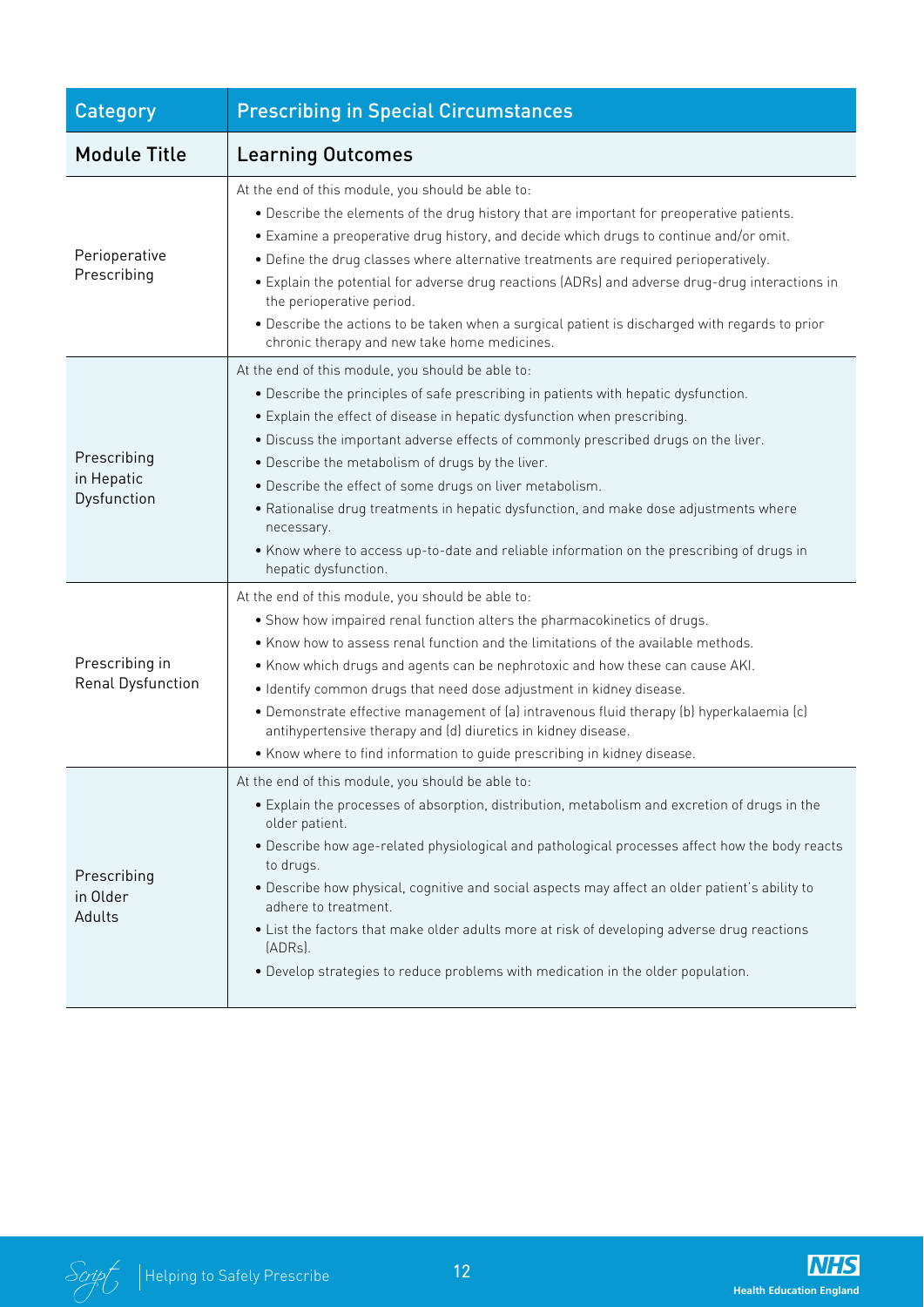| <b>Category</b>                        | <b>Prescribing in Special Circumstances</b>                                                                                                                                                                                                                                                                                                                                                                                                                                                                                                                                                                                                                                                                                                                                                     |
|----------------------------------------|-------------------------------------------------------------------------------------------------------------------------------------------------------------------------------------------------------------------------------------------------------------------------------------------------------------------------------------------------------------------------------------------------------------------------------------------------------------------------------------------------------------------------------------------------------------------------------------------------------------------------------------------------------------------------------------------------------------------------------------------------------------------------------------------------|
| <b>Module Title</b>                    | <b>Learning Outcomes</b>                                                                                                                                                                                                                                                                                                                                                                                                                                                                                                                                                                                                                                                                                                                                                                        |
| Prescribing<br>in Pregnancy            | At the end of this module, you should be able to:<br>• Explain how the physiological changes during pregnancy can alter the pharmacokinetics of a<br>drug, and therefore require dose adjustment.<br>. Discuss the risks/benefits of prescribing in pregnancy and how this risk changes depending on<br>the trimester.<br>. Describe how to minimise the risk of harm to the fetus when prescribing in pregnancy.<br>. Describe the key drugs (or drug groups) to avoid during pregnancy and why.<br>. Describe how to minimise risks in women of child bearing potential.<br>. Provide examples of drugs where concurrent contraceptive use is essential and why.<br>• Identify the main sources of information to guide prescribing in pregnant women or women of<br>child bearing potential. |
| Prescribing in<br><b>Breastfeeding</b> | At the end of this module, you should be able to:<br>• Discuss the risks and benefits of prescribing in patients who are breastfeeding. Considering<br>the gestational age of the infant and both infant and mother's comorbidities.<br>. Describe the ways in which exposure to drug therapy via breast milk may be minimised.<br>• List some drugs known to suppress lactation and describe how they may be used<br>therapeutically.<br>. Identify the sources of advice available to guide decision-making when prescribing for this<br>group of patients.                                                                                                                                                                                                                                   |
| Paediatric<br>Prescribing              | At the end of this module, you should be able to:<br>• Explain how children and neonates handle drugs differently from adults and how this<br>influences prescribing.<br>· Calculate maintenance and rehydration fluid requirements for children of all weights and ages.<br>. Prescribe safely for children, avoiding medication errors, communicating effectively and<br>encouraging good adherence.<br>• List some common medicines for children that are prescribed off-label or are unlicensed, and<br>understand the legal position of this practice.<br>. Be familiar with common prescribing scenarios in paediatrics, including pain relief.                                                                                                                                           |
| Dementia<br>Friendly<br>Prescribing    | At the end of this module, you should be able to:<br>• Describe the common presentations and causes of dementia.<br>. Describe how to assess a patient for suspected dementia, and know which investigations<br>are relevant.<br>· Identify which patients require referral to specialist services, and what these services<br>will offer.<br>. Describe rational treatment choices to slow the progression of dementia, including NICE<br>guidance on when these treatments should be prescribed.<br>• Choose suitable treatments for the behavioural and psychological symptoms of dementia<br>(BPSD), including assessing the risk of the harm and benefit of antipsychotic use.                                                                                                             |

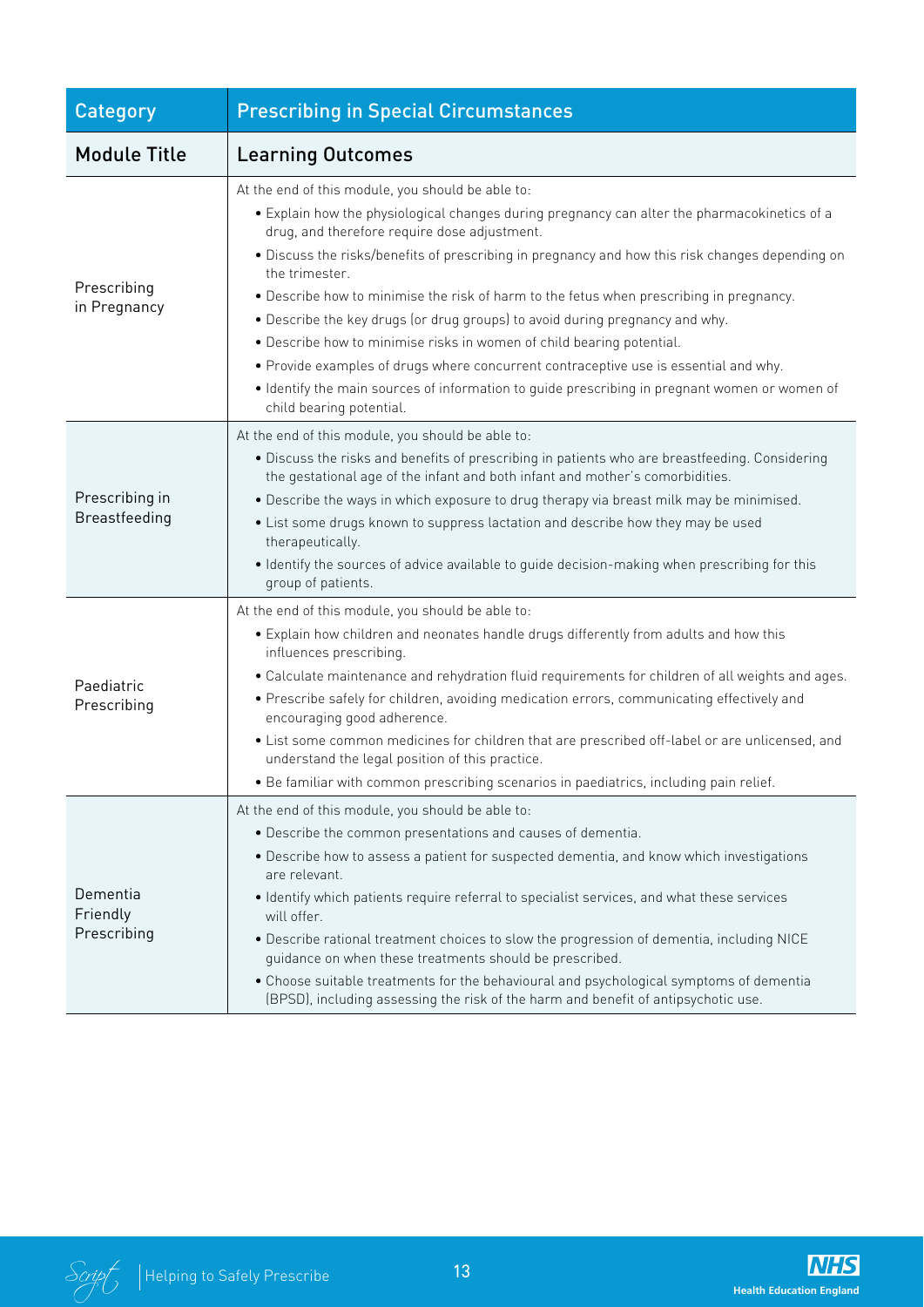| Category                                                                   | <b>Therapeutic Groups</b>                                                                                                                                                                                                                                                                                                                                                                                                                                                                                                                                                                                                                                                                                                                                                       |
|----------------------------------------------------------------------------|---------------------------------------------------------------------------------------------------------------------------------------------------------------------------------------------------------------------------------------------------------------------------------------------------------------------------------------------------------------------------------------------------------------------------------------------------------------------------------------------------------------------------------------------------------------------------------------------------------------------------------------------------------------------------------------------------------------------------------------------------------------------------------|
| <b>Module Title</b>                                                        | <b>Learning Outcomes</b>                                                                                                                                                                                                                                                                                                                                                                                                                                                                                                                                                                                                                                                                                                                                                        |
| Respiratory<br>Medicine                                                    | At the end of this module, you should be able to:<br>. Prescribe oxygen safely in both the acute and long-term settings.<br>• Counsel patients about the options available for smoking cessation and prescribe appropriate<br>nicotine replacement therapy.<br>• Know the different devices available for delivering inhaled therapy, and be able to choose the<br>most suitable device for the patient.<br>• Manage both acute and chronic COPD and asthma.<br>• Choose appropriate management strategies for patients with common respiratory infections.                                                                                                                                                                                                                     |
| <b>Diabetes</b>                                                            | At the end of this module, you should be able to:<br>. Describe the onset and duration of action of different insulins available in the UK.<br>. Discuss when a Variable Rate Intravenous Insulin Infusion (VRIII) is indicated.<br>• Know how to set up a VRIII insulin regimen.<br>. Know how to make the safe transition from intravenous insulin, to regular diabetes treatment.<br>• Know the importance of self-management, and the points to consider when educating a<br>patient on their treatment.<br>• Know when to refer a patient to the specialist diabetes team.                                                                                                                                                                                                 |
| Psychiatric<br>Symptom<br>Management in<br>General<br>Hospital<br>Settings | At the end of this module, you should be able to:<br>• Assess and treat depression in a person suffering from a chronic physical illness.<br>• Understand the place in therapy, major adverse effects and interactions of key<br>antidepressants.<br>• Know what the available options are for the treatment of anxiety.<br>• Know what the most effective interventions are for insomnia.<br>. Describe the aims of Rapid Tranquilisation (RT) together with the various treatment options<br>available.<br>. Explain the risks of abrupt antidepressant withdrawal and benzodiazepine dependence.<br>. Emphasise the importance of good adherence in preventing relapse, together with the need for<br>physical health monitoring where appropriate in severe mental illness. |
| Anticoagulation                                                            | At the end of this module, you should be able to:<br>· Discuss the indications, cautions, duration and monitoring requirements for anticoagulation<br>therapy.<br>• Provide practical guidance on achieving and maintaining a target INR and managing patients<br>with INRs above the recommended therapeutic range.<br>. Appreciate the need to balance benefit with the risk of harm when prescribing anticoagulant<br>therapy.<br>• Understand the need to consider lifestyle changes, drug-drug interactions and drug-food<br>interactions when making dosing decisions.<br>• Understand the role of the anticoagulant clinic and the importance of communication at the<br>transfer of care.                                                                               |

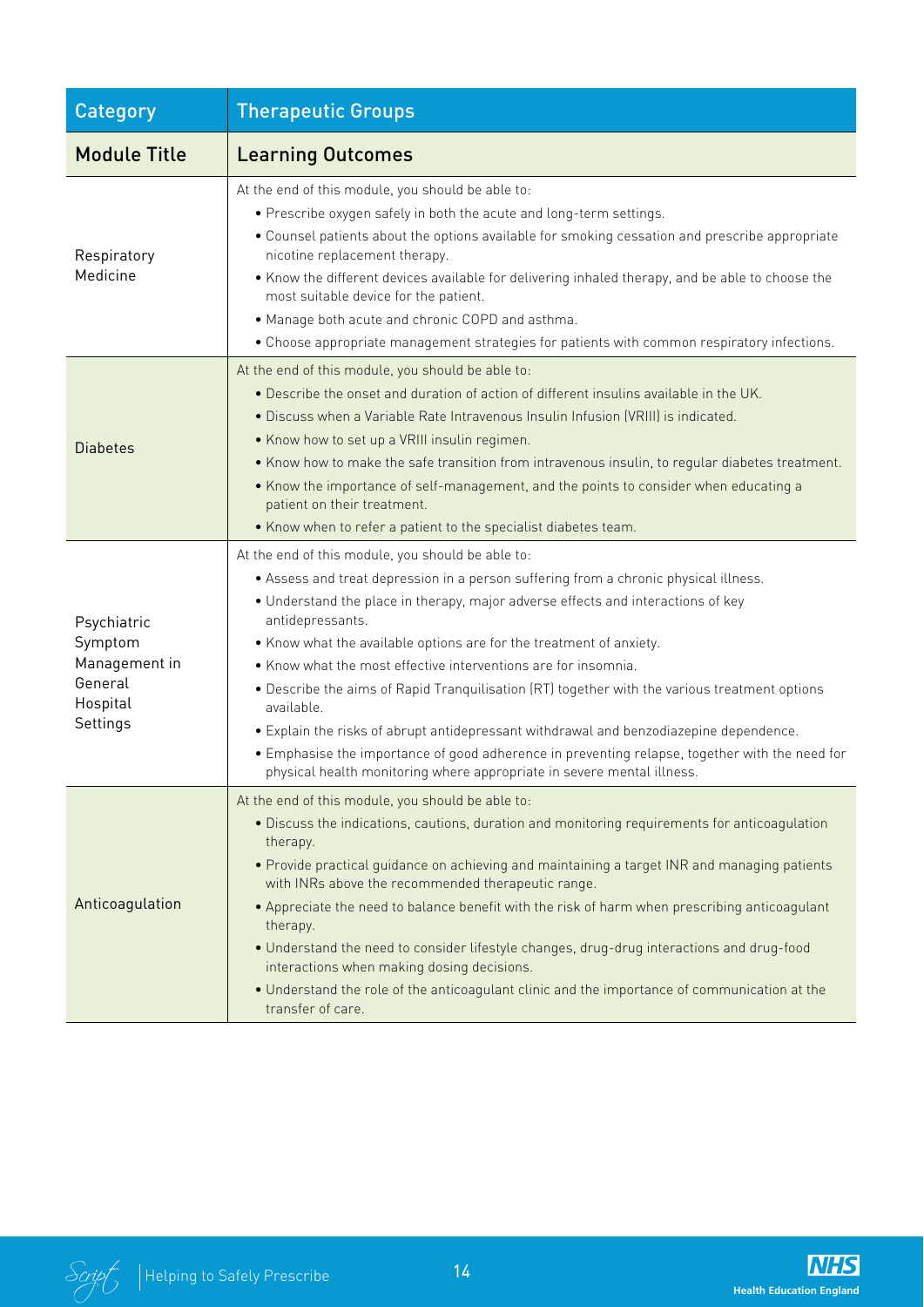| <b>Category</b>                   | <b>Therapeutic Groups</b>                                                                                                                                                                                                                                                                                                                                                                                                                                                                                                                                                                                                                                                                                                                                                                                                                                                                                                                                                                                             |
|-----------------------------------|-----------------------------------------------------------------------------------------------------------------------------------------------------------------------------------------------------------------------------------------------------------------------------------------------------------------------------------------------------------------------------------------------------------------------------------------------------------------------------------------------------------------------------------------------------------------------------------------------------------------------------------------------------------------------------------------------------------------------------------------------------------------------------------------------------------------------------------------------------------------------------------------------------------------------------------------------------------------------------------------------------------------------|
| <b>Module Title</b>               | <b>Learning Outcomes</b>                                                                                                                                                                                                                                                                                                                                                                                                                                                                                                                                                                                                                                                                                                                                                                                                                                                                                                                                                                                              |
| Infection in<br>Secondary<br>Care | At the end of this module, you should be able to:<br>• Select the most appropriate drug, dose, route and duration of treatment for commonly<br>encountered infections in secondary care.<br>· Describe which antibacterials are contraindicated in patients who are pregnant or<br>breastfeeding, or who have hepatic or renal dysfunction.<br>. Recall the common drug-drug interactions encountered when prescribing in infection.<br>• Explain how and why to monitor and review treatment.<br>• Describe where to look for information regarding the safe and effective management of<br>infection, both locally and nationally.                                                                                                                                                                                                                                                                                                                                                                                  |
| <b>Management of Pain</b>         | At the end of this module, you should be able to:<br>. Describe how the WHO Pain ladder assists in rational prescribing of analgesic therapy for both<br>acute and chronic pain.<br>. Understand the risks associated with paracetamol and NSAIDs, and how these may be<br>minimised<br>· Identify weak opioid analgesics and when they are appropriate for use.<br>. Identify strong opioid analgesics, and how to minimise the risks when switching between<br>different opioid analgesics and titrating doses to meet individual patient requirements.<br>. Describe the indications and cautions of Patient Controlled Analgesia (PCA).<br>. Recall the stepwise management of neuropathic pain, and understand when a referral to the<br>specialist Pain team is necessary.<br>. Describe the use of local anaesthetics in secondary care setting, and how to recognise and<br>manage toxicity.<br>· Identify patients with complex analgesic requirements where input may be required from<br>specialist teams. |
| <b>Heart Failure</b>              | At the end of this module, you should be able to:<br>. With reference to national and international guidelines, discuss the pharmacological<br>management of heart failure.<br>. Discuss how drug treatment regimens are monitored to avoid harm and optimise therapeutic<br>effect.<br>• Describe the cautions and contraindications of treatment regimens in patients with<br>comorbidities.<br>. Discuss the risks of fluid replacement therapy in this patient group.                                                                                                                                                                                                                                                                                                                                                                                                                                                                                                                                             |
| Cardiac<br>Dysrhythmias           | At the end of this module, you should be able to:<br>. Describe the common arrhythmias that are likely to present to secondary care.<br>• Recall cardiovascular physiology relevant to arrhythmia management.<br>. Recall the evidence-base for the management of common arrhythmias, and where best to find<br>this evidence.<br>. Describe the pharmacological agents used in the management of different arrhythmias and<br>know their cautions and contraindications for use.<br>. Describe how to reduce the risk of thromboembolic events in patients with AF and the<br>importance of balancing this with the risk of bleeding.                                                                                                                                                                                                                                                                                                                                                                                |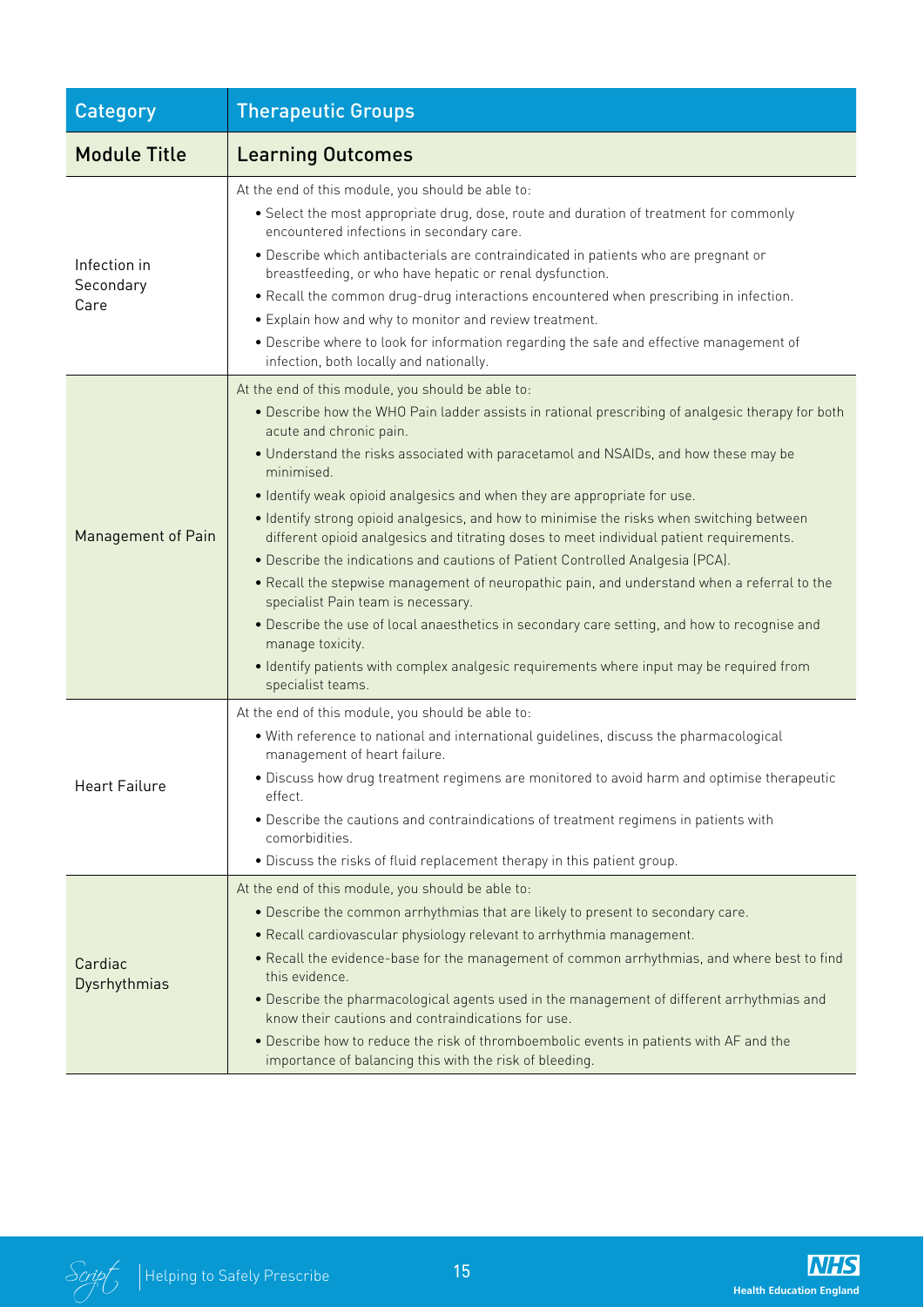| <b>Category</b>        | <b>Therapeutic Groups</b>                                                                                                                                                                                                                                                                                                                                                                                                                                                                                                                                                                                                                                                                                                                                                                                                                                                                                                                                                                                                                                                                             |
|------------------------|-------------------------------------------------------------------------------------------------------------------------------------------------------------------------------------------------------------------------------------------------------------------------------------------------------------------------------------------------------------------------------------------------------------------------------------------------------------------------------------------------------------------------------------------------------------------------------------------------------------------------------------------------------------------------------------------------------------------------------------------------------------------------------------------------------------------------------------------------------------------------------------------------------------------------------------------------------------------------------------------------------------------------------------------------------------------------------------------------------|
| <b>Module Title</b>    | <b>Learning Outcomes</b>                                                                                                                                                                                                                                                                                                                                                                                                                                                                                                                                                                                                                                                                                                                                                                                                                                                                                                                                                                                                                                                                              |
| Epilepsy               | At the end of this module, you should be able to:<br>. Discuss the aims and objectives of drug treatment in the long-term management of epilepsy.<br>. Discuss the factors governing the choice of AED treatment including the adverse effects<br>associated with them.<br>. Discuss the management options of epilepsy in women of child-bearing potential and during<br>pregnancy.<br>. Describe some of the common drug-drug interactions associated with AEDs.<br>. Discuss the role of therapeutic drug monitoring (TDM) for AEDs.<br>. Describe the pharmacological management of status epilepticus in secondary care, and the<br>monitoring requirements following the administration of drug treatment.                                                                                                                                                                                                                                                                                                                                                                                      |
| <b>Drugs of Misuse</b> | By the end of the session, you should be able to:<br>• List both the psychological and physical signs and symptoms of dependence and withdrawal.<br>• Describe the pharmacological mechanisms of dependence and withdrawal.<br>• List common legal and illegal substances of abuse.<br>. Discuss the impact of drug abuse on mental and physical health.<br>. Discuss pharmacological interventions for the management of substance misuse.<br>. Discuss non-pharmacological interventions for the management of substance misuse.<br>• Refer the patient for appropriate support and follow-up.                                                                                                                                                                                                                                                                                                                                                                                                                                                                                                      |
| Rheumatology           | By the end of the session, you should be able to:<br>. Understand how disease activity is measured and used to guide therapy.<br>. List the commonly prescribed non-biologic and biologic disease modifying drugs and explain<br>how these are monitored for both their beneficial and adverse effects.<br>• Discuss the cautions and contraindications to treatments, including use during pregnancy and<br>breastfeeding.<br>• List the adverse effects of disease modifying drugs and be able to evaluate symptoms in a<br>patient on unfamiliar drug treatments to determine potential problems.<br>. Describe the principles of safe vaccination practice in patients on disease modifying drugs.<br>. Describe important errors that can arise from methotrexate prescribing.<br>• List the important extra-articular manifestations of rheumatoid arthritis and common clinical<br>and radiological signs that suggest an extra-articular manifestation.<br>. Discuss the purpose of effective shared care agreements and the requirements of practitioner<br>should responsibility be shared. |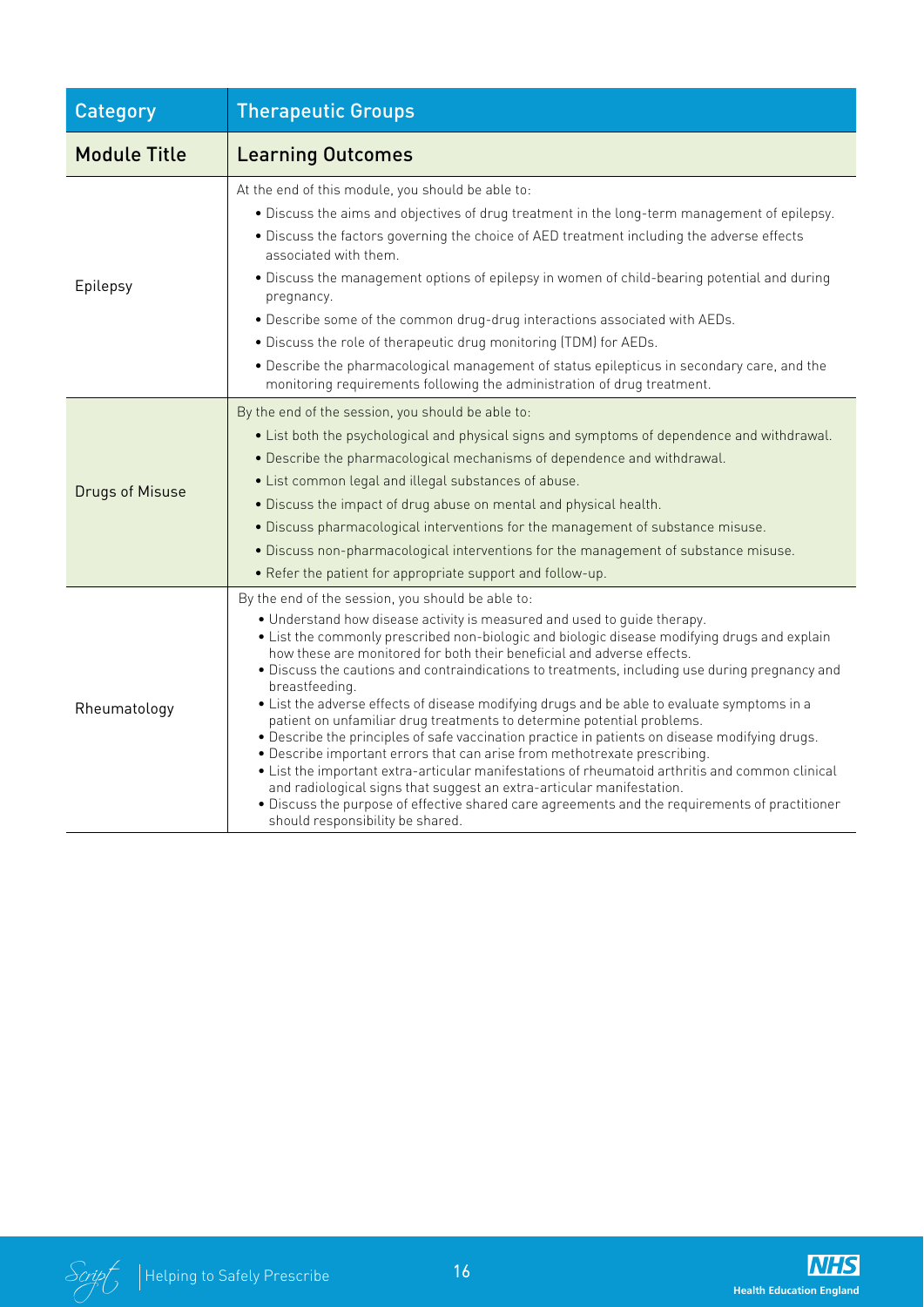| Category                   | <b>Clinical Governance</b>                                                                                                                                                                                                                                                                                                                                                                                                                                                                                                                                                                                                                                                                                                                                                                                                                                                                                                                                            |
|----------------------------|-----------------------------------------------------------------------------------------------------------------------------------------------------------------------------------------------------------------------------------------------------------------------------------------------------------------------------------------------------------------------------------------------------------------------------------------------------------------------------------------------------------------------------------------------------------------------------------------------------------------------------------------------------------------------------------------------------------------------------------------------------------------------------------------------------------------------------------------------------------------------------------------------------------------------------------------------------------------------|
| <b>Module Title</b>        | <b>Learning Outcomes</b>                                                                                                                                                                                                                                                                                                                                                                                                                                                                                                                                                                                                                                                                                                                                                                                                                                                                                                                                              |
| Rational<br>Drug Choice    | At the end of this module, you should be able to:<br>• Describe the need for evidence-based practice (EBP).<br>• Explain how EBP can improve patient safety and outcomes.<br>. Describe the principles of evidence-based medicine and levels of evidence.<br>• Explain the difference between Relative Risk Reduction (RRR) and Absolute Risk Reduction<br>$[ARR]$ .<br>• Define and be able to calculate the Number Needed to Treat (NNT).<br>. Determine if a trial is statistically significant, using P-values and confidence intervals.<br>• Describe the principles of critical appraisal, and the tools required to review industry<br>advertising critically.<br>• Seek appropriate evidence and interpret it effectively to aid prescribing decisions.<br>. Describe how evidence-based medicine is crucial in the development of healthcare policies,<br>protocols and Trust formularies.<br>. Describe the role of clinical audit and the stages involved. |
| <b>Root Cause Analysis</b> | At the end of this module, you should be able to:<br>. Discuss the importance of 'being open' when a patient safety incident occurs.<br>. Discuss the tools used in the Root Cause Analysis (RCA) of incidents.<br>• Explain how the tools for RCA help identify ways of improving patient safety.                                                                                                                                                                                                                                                                                                                                                                                                                                                                                                                                                                                                                                                                    |
| <b>Ethics and Consent</b>  | At the end of this module, you should be able to:<br>. Discuss the principles and processes of gaining consent for adult patients.<br>. Describe the process of assessing capacity and how it is affected by the Mental Capacity Act<br>2005.<br>• Explain how the principles of consent may differ depending on the circumstances.<br>· Discuss the GMC guidance on ethical issues and consent.                                                                                                                                                                                                                                                                                                                                                                                                                                                                                                                                                                      |